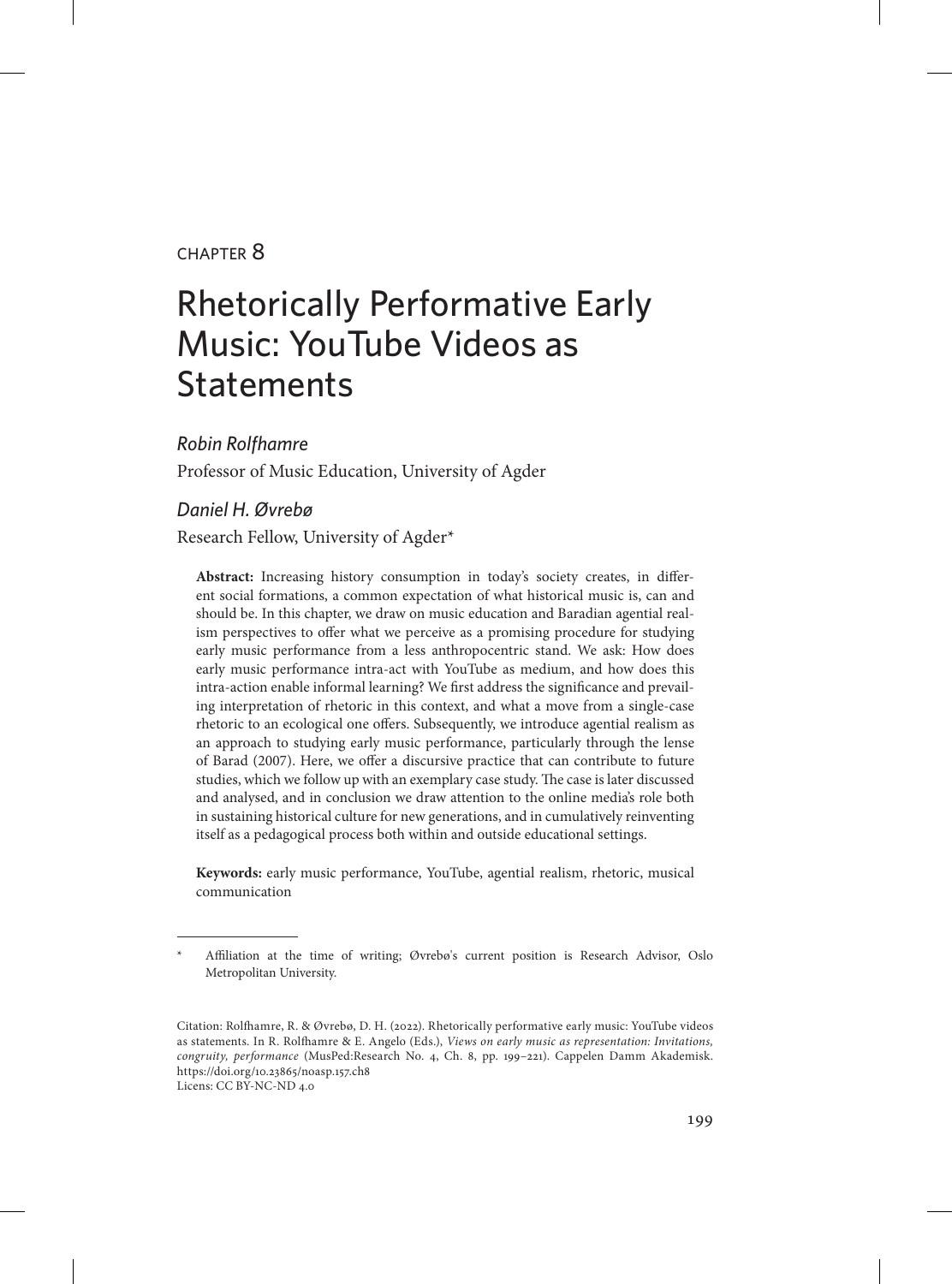# **Introduction**

Jenna (a fictional character in this example scenario) has to study. The theme for the day is literature from the Rennaissance era. Sitting down at her desk, she is soon distracted, and suddenly finds herself wandering off, looking for videos online, searching for more entertaining input than her current textbook offers. She browses through Netflix, and watches a couple of episodes of a Renaissance period drama. She finds the music intriguing, something she has not heard the likes of before. On an impulse, she enters YouTube and searches for Renaissance music, only to find a plethora of music performance videos of every kind, all parading under the label "Renaissance". After a while, she returns to her textbook again with the audiovisual examples still in mind, and reads on about the period's literature. Here, something truly important happens in terms of pedagogy and historical perception. In a non-moderated fashion, through her online excursion, she has familiarised herself, perceivingly learned something, or acquired a greater understanding of what the "Rennaissance" means. That is, she has been the subject of informal learning without guidance, with the effect of creating an uncensored sense of a historical past.

Increasing history consumption in today's society creates, in different social formations, a common expectation of what historical music is, can and should be (Liakos & Bilalis, 2017, p. 5). Period dramas, costume TV series, docudramas, fantasy games, and romanticised medieval historical event portraits all contribute to what we expect, for instance, the medieval, Renaissance or Baroque to be. This affects not only mass perceptions of history, but also present and future generations of aspiring historians and musicians. The question is, from what perspective do we approach and make sense of historical evidence, and how do we ultimately "connect the dots", so to speak, and convey our take on history to others. These matters have become even more pressing today, particularly during the current on-going COVID-19 pandemic. There is, now, increased pressure on educators to create online educational content for classes, a problem easily solved through online resources. Moreover, early music performers, like many others, have, to a much greater extent than before, started to inhabit digital performance space, compensating for cancelled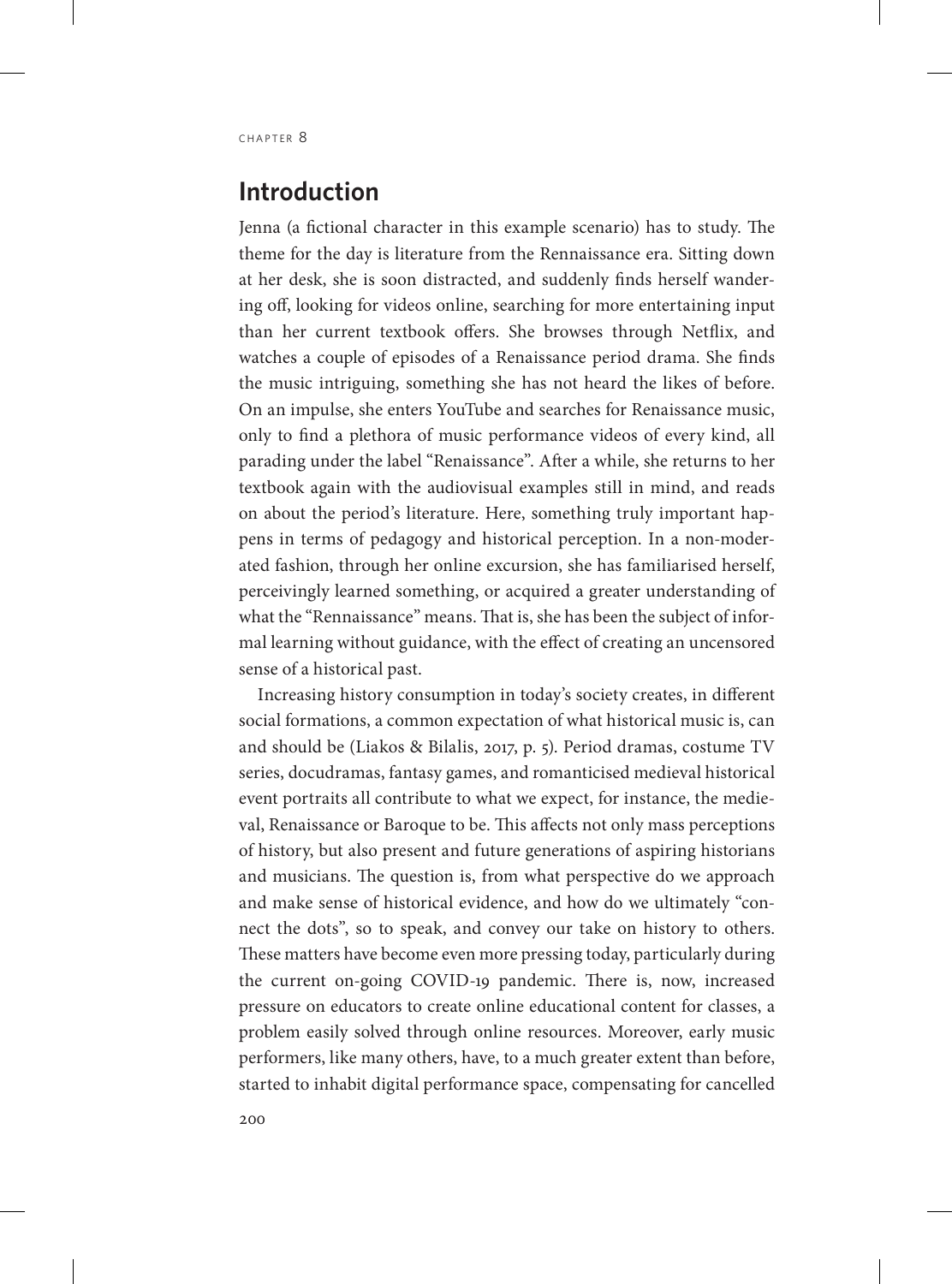live concerts. Therefore, more and more content related to music performance has become available to basically anyone with internet access.

Contrasting conceptions merge – for instance, the emotive emphasis of much present-day entertainment media with the distanced and more objective restoration of past practices and truisms – to become something at once alien and mystical (the alluring otherness of old lost arts), as well as something reassuringly familiar, conforming to what we expect. This is indeed a deeply interesting phenomenon offering many different approaches (e.g., historical culturalism, digital humanities, cultural heritage, psychoanalysis, historiography, materialism, and so on). We will here address the issue from the perspective of music education and Baradian new materialism, offering what we perceive as a promising, and often very different from canonical approaches, procedure for studying early music performance from a less anthropocentric stand.

A music educational setting, here, means an informal, every day, intra-active situation where learning is acquired mostly through a sum of impressions and conclusions, stemming from material exposure (in this case, YouTube videos). Rather than choosing to focus on a formal educational setting where a teacher utilises selected music performance videos – as curiosities – to pinpoint an otherwise carefully designed narrative, we are more interested in the cumulative, non-choreographed knowledge discovered through the individual perceiver's own browsing. That is, how the exposure of more or less random, un-censored YouTube videos shapes their concept of a given cultural heritage, and how this happens. In this sense, the preservation of a cultural heritage, and its development through new generations of audiences, is more a matter of collective responsibility, based on cause and effect relationships rather than the decisions of one specialist at an acclaimed institution.

The aim of this chapter, therefore, is to offer a starting point into this complex matter, within the field of European early music heritage and performance studies, highlighting an understanding of what early music is and was, from the perspective of an active material process, rather than a passive acceptance of historical truths and their representations. In an earlier chapter of this volume, Rolfhamre presents his idea of what the historically informed performance, as a phenomenon and practice, does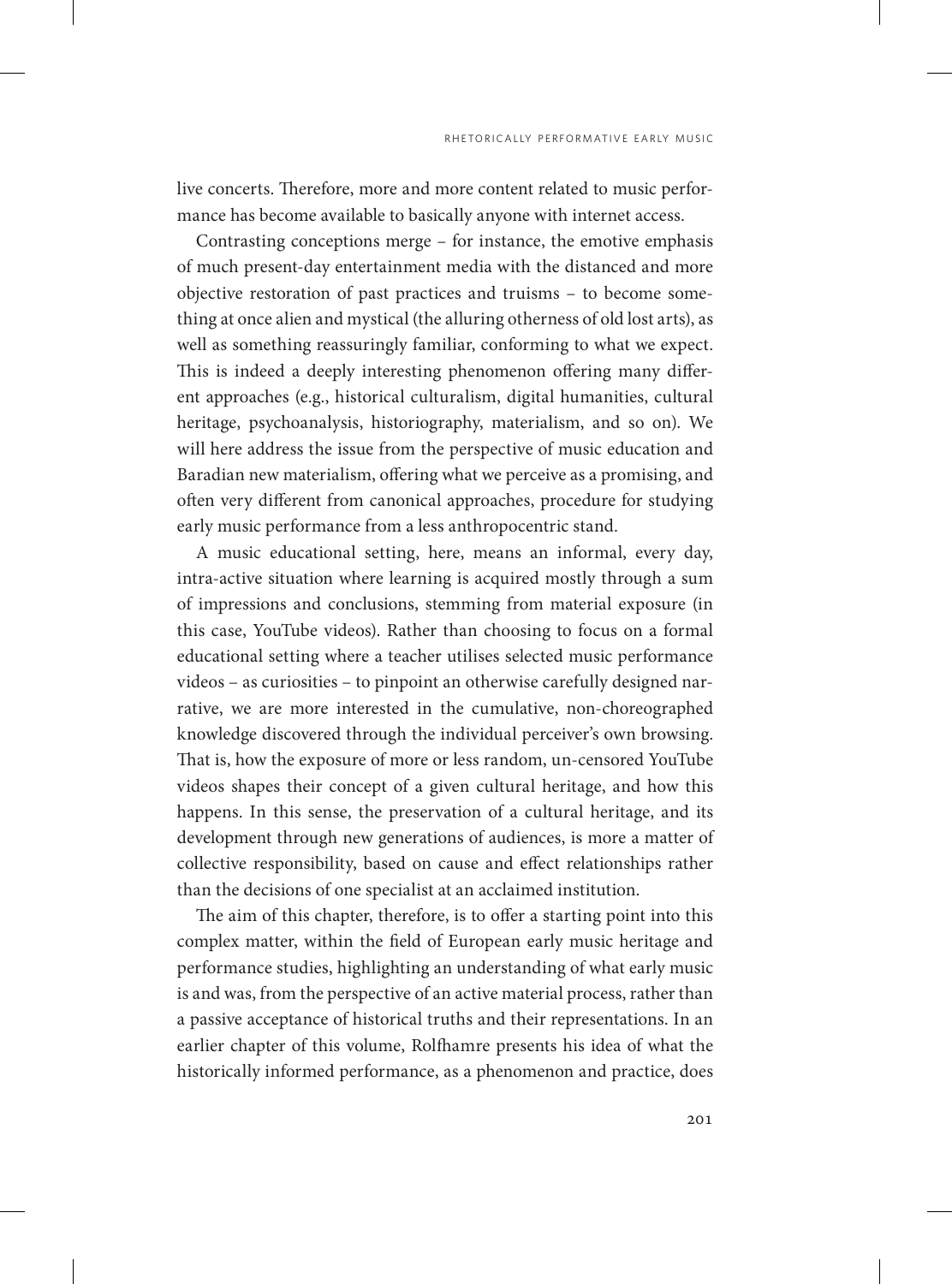performatively, rhetorically and pedagogically in terms of present early music discourse. While his view is dedicated to meta-perspectives on musicology and performance practices, we are here concerned with digital audiovisual representations of performances as case studies shedding light on early music as a current practice, rather than a more or less skilfully executed representation and re-establishing of something long gone. Although it would be natural to digress into the historically informed performance movement here, this is covered in chapters 2 and 5 of this volume. To avoid unnecessary repetition, we advise the reader to see those chapters should they want to read more. What should be pinpointed here, however, is how technological advances, both in the past and present, go hand in hand with artistic expression and rhetorical constructs. From the impressive gardens of Versailles with their fountains, to printed propaganda (posters, artworks, sculptures, coins, etc.), to the sound of musical instruments, to theatres built to enable (even force) the audience to focus on stage activities, to gramophones, to television, to VR, the available technologies have always been used to promote the intended content and effects, thus making an impression (understood from a rhetorical perspective). Audiovisual media, including YouTube videos, are, of course, no exception here. There is an ever-growing body of literature dedicated to film music, music on small screens, televisions, and computers. Steadily developing into a vibrant scholarly tradition that by far exceeds the limitations of the present chapter, education and the media has more recently crystalised into a discipline. Studies show that YouTube, for instance, has become a platform enabling users to connect, inspire and learn from each other, particularly through the tutorial format (Lange, 2019; Whitaker et al., 2014). Pires et al. (2019) identifies five pronounced ways of engaging with YouTube among youths: 1) radiophonic, as if listening to radio; 2) televisual, as if engaging with a user-controlled television; 3) social, seeking interactions with others beyond mere solitary online presence; 4) productive, as in distributing their media to others; and 5) educational, for the purpose of learning something. Some studies focus on YouTube based learning and teaching, in which the pedagogical agenda is created more or less explicitly through the perspectives of the content creators (e.g., Marone & Rodriguez, 2019; Waldron, 2013; Whitaker et al, 2014).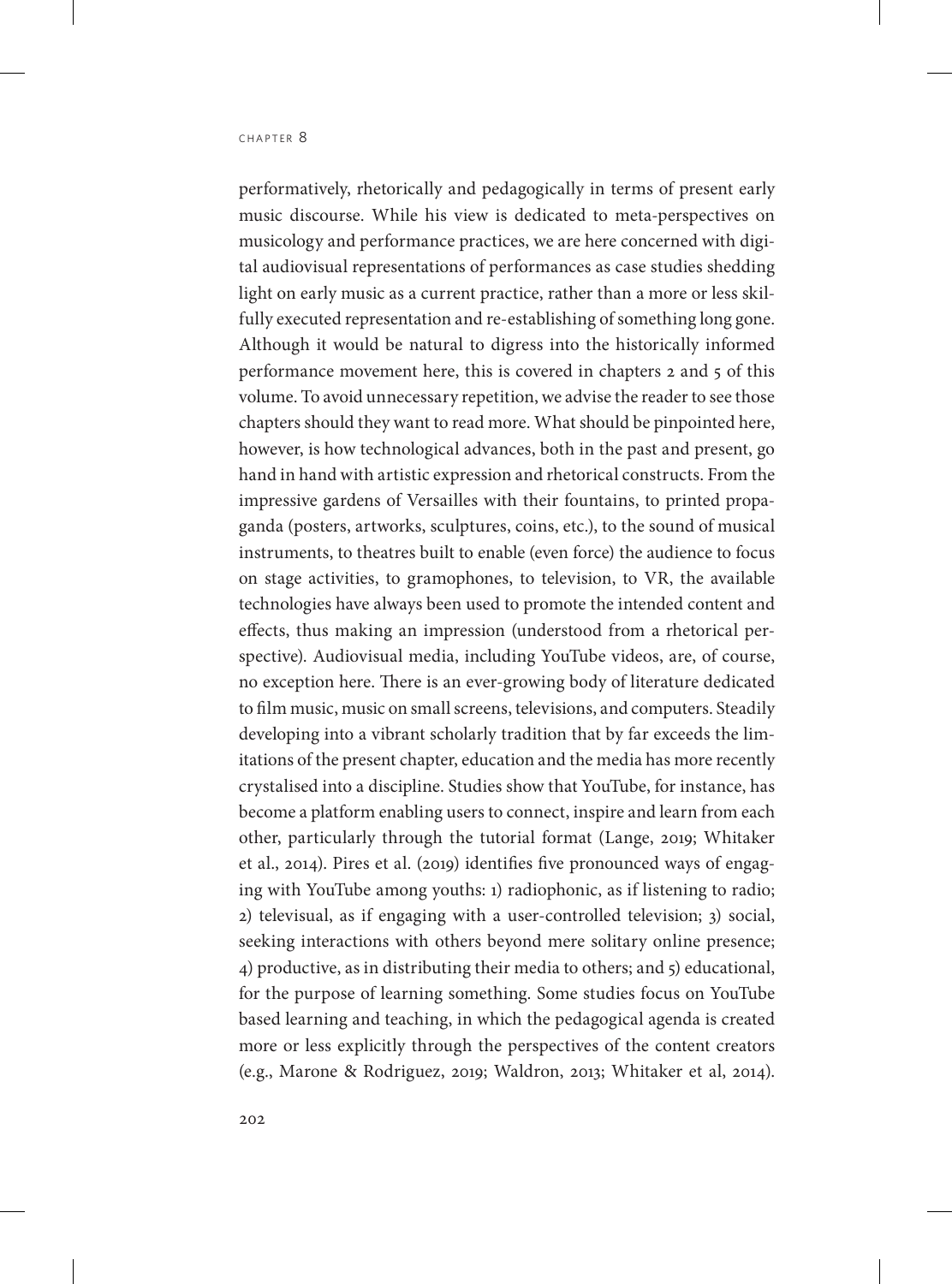Others look more specifically at incorporating YouTube videos into more formalised learning scenarios and what effects this causes (e.g., Cayari, 2018; DeWitt et al., 2013; Jones & Cuthrel, 2011).

Many of the studies we encountered emphasise planned, active participation in social networks for learning and exchange. This also seems to be the case for studies aimed more specifically at music performance videos and education. While studies show that music performance videos can be incorporated into more formal educational settings (e.g., Cayari, 2018; Marone & Rodriguez, 2019), the authors of music performance videos, at least from an educational perspective, generally seem more concerned with showcasing their own skills and/or inspiring others, normally without expressing an intended educational purpose (e.g., Whitaker et al., 2014).

More work seems to be necessary, however, on incidental learning and music-specific cultural sustainability in relation to YouTube music performance videos, which were originally conceived and presented as aesthetic presentations with no expressed educational purpose or agenda. Moreover, the music performance videos of period music, such as early music, served to represent and preserve selected interpretations of a cultural legacy. Lange (2019) distinguishes between YouTube based informal learning, and incidental learning, which differ in that the first is planned and conscious, while the latter is an unplanned result of doing something else. In the fictional case of Jenna, above, we could say that her unplanned excursion into period music performance videos – which introduced her to Renaissance music – while initially performing other learning activities, constitutes a case of incidental learning, in terms of her forming an idea of what constitutes the "Renaissance". She also participates in more than one of Pires et al.'s (2019) five categories while doing so, from the recreational entertainment of the period drama to the move to YouTube, thus learning more about a topic by consuming in a radiophonic or televisual manner. Maybe she even commented and interacted with others, and gained some kind of knowledge from doing so, a perspective studied by scholars including Lee et al. (2017) and Dubovi and Tabak (2020).

In this chapter, following a Baradian new materialist position, we ask: How do we intra-act with early music performance represented through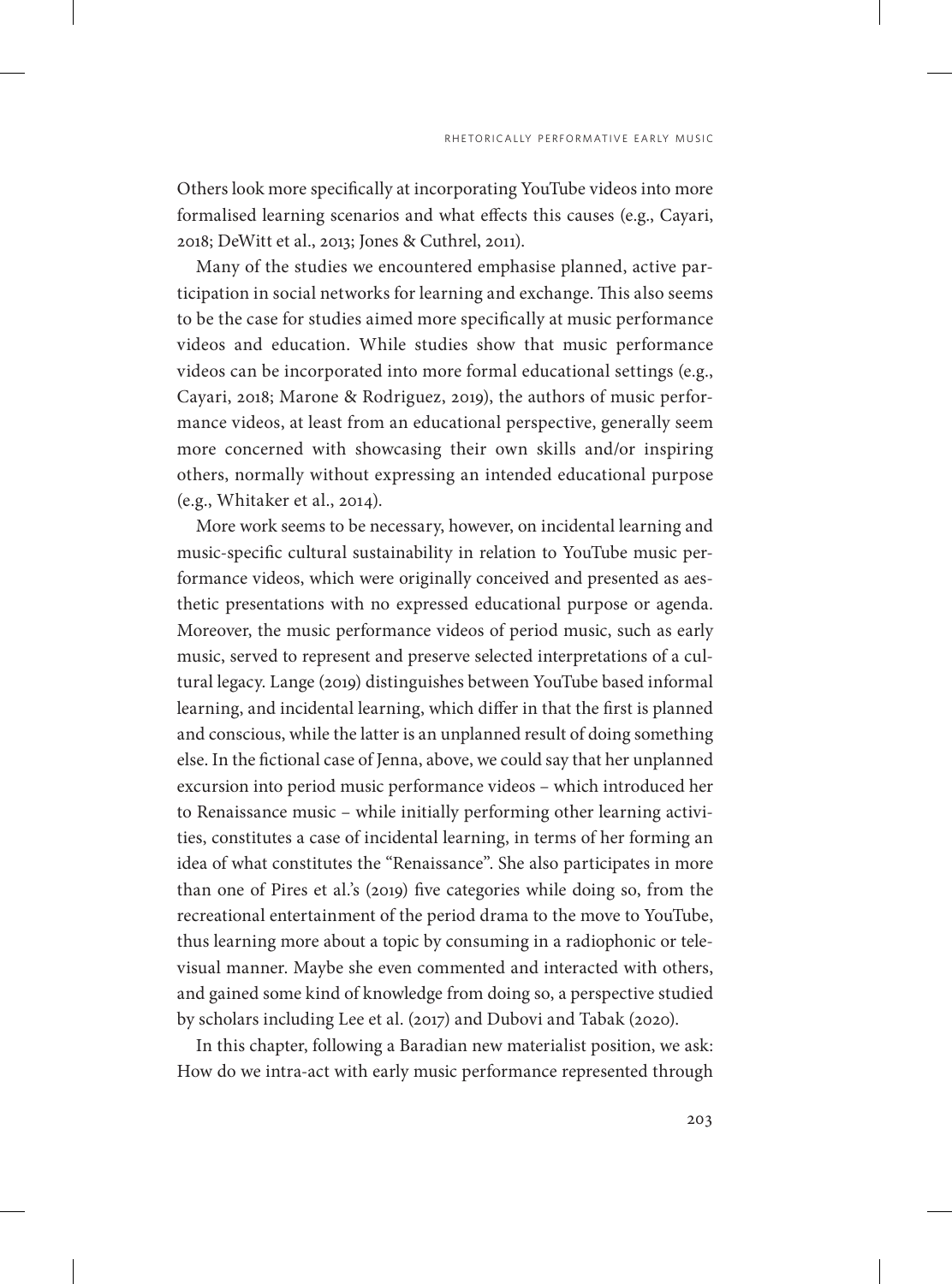online videos in ways that convey different subject positions? The incentive has its roots in the online media's ever-growing importance in distributing and communicating musical performances globally, reaching new audiences who may otherwise have had little or no access to the general early music community. In this view, early music is very much a present, social activity drawing on something once lost, and offering something exotic, as well as pursuing the historical through representation and appropriation. It is how we convey our European cultural heritage today, and how we protect it as a rich tradition beyond the written word. Therefore, in the present chapter, we are not particularly interested in what *should* or *would* be considered accurate representations of early music through original sources. What we are interested in, however, is its rhetorical function as a medium today, favouring presentism over historicism. Analyses comparing historical sources to what is performed are therefore entirely omitted in the following case studies. Our contribution to early music performance studies is to offer a perspective on its mediating, rhetorical function through online media, by providing an alternative analytical method utilising rhetorical and new materialist ideas. Our goal is for Medieval early music performances to be more readily included in educational ethical discourse, showing how cognition and encounters – through their inherent rhetorical persuasive function – blend effectively with filmed music performances to create sensation and calls for action, as well as a sense of meaning. This will help to highlight both the communicative potential for early music represented through performances on YouTube, as well as the responsibility of early music performers who use online media channels to extend the scope of their performances. In addition, we aim to provide input to future discourse on incidental learning in the contexts of cultural heritage, music performance and communication of and through music.

Early music performance studies, as well as pedagogy and rhetoric, are very much anthropocentric matters. Recent work acknowledges the material world and its influence on the human subject to a greater degree than what was common earlier. In Judith Butler's influential work on gender (e.g., 1990/2006), discussion centres on people as *inter*acting with the material and socio-political world. These perspectives have also entered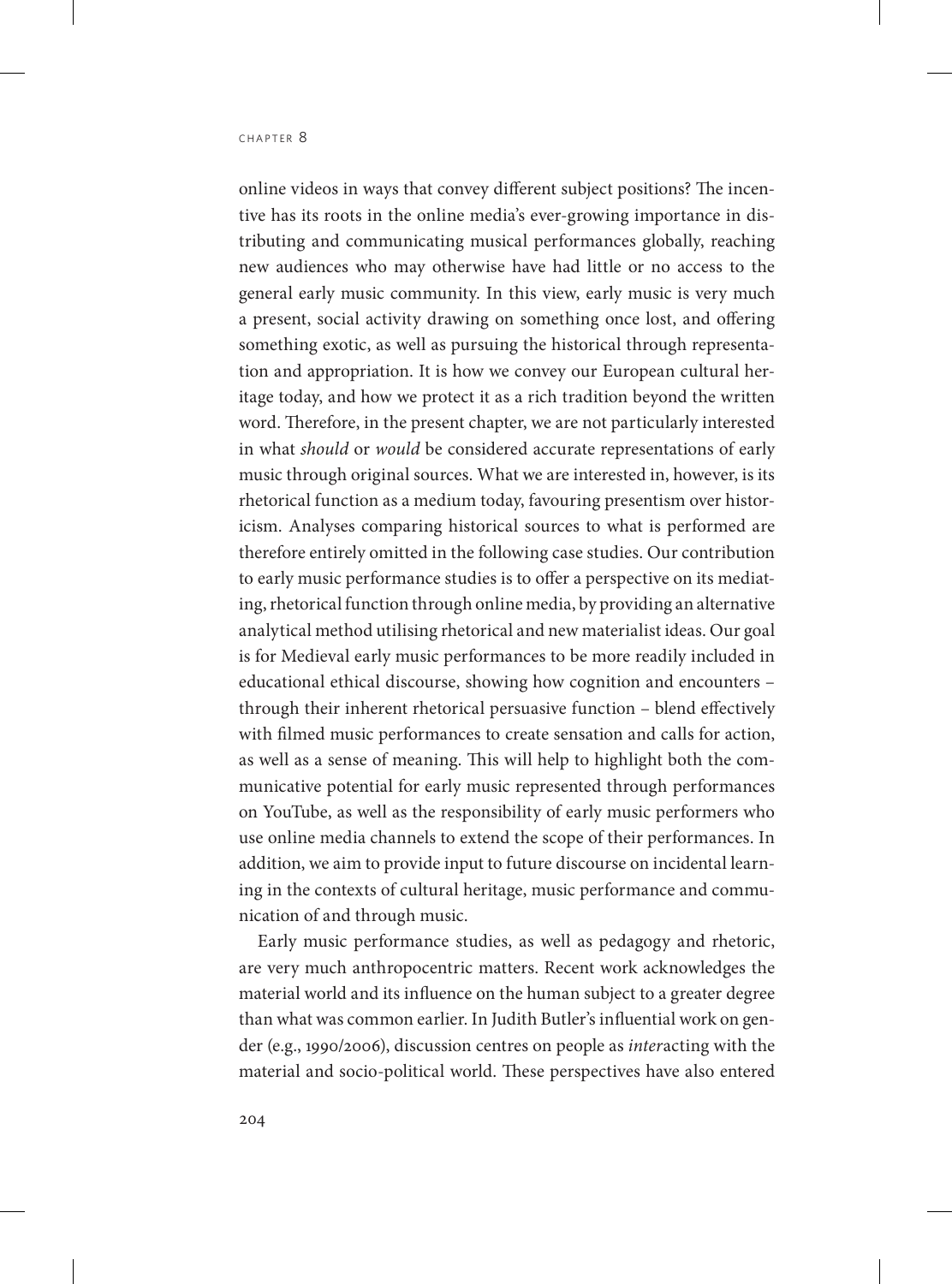early modern music through the path paved by feminist and gender studies (e.g., McClary, 1991/2002; Scott, 2003, to name only two). But these materialist approaches still place humans on higher ground. Barad's (2007) agential realism and intra-action offers a levelling of the hierarchical relationship between humans and the material world, with the first being positioned, not as a focal point interacting with the external material world, but as one piece of a whole operating on the same playing field as the external material world, where all exert influence on all (hence, *intra*-acting rather than *inter-*acting). As Liakos and Bilalis comment in a very different context than Barad:

To understand historical culture, historians need to abdicate from their role as the rulers (and judges) of the history production process. They need to become objects of their research and to embark on a collective journey regarding the role of history in society and their role as historians, without implying a duality between academic history and lay historical culture. (Liakos & Bilalis, 2017, p. 7)

This decentralisation of the human subject as truth provider offers interesting pathways into the study of early music presentation and historical cultural heritage. It can offer a complement to historicist approaches, thus redefining the performer and inspiring new self-perception and artistic possibilities. This will be especially relevant in a future post-COVID-19 society, where online streaming, digital cultural heritage immersion, and mass cultural consumption will most likely operate very differently from just last year (this is written during the pandemic).

For the rest of this chapter, we first address the significance and prevailing idea of rhetoric in this context, and what a move from a single-case rhetoric to an ecological one offers. Subsequently, we introduce a new-materialist approach to studying early music performance, particularly through the lense of Barad (2007). Here, we offer a discursive practice that can contribute to future studies, which we follow up with an exemplary case study. The case is later discussed and analysed according to agential realism ideals and, in conclusion, we draw attention to the online media's role both in sustaining historical culture for new generations, and in cumulatively reinventing itself as a pedagogical process both within and outside educational settings.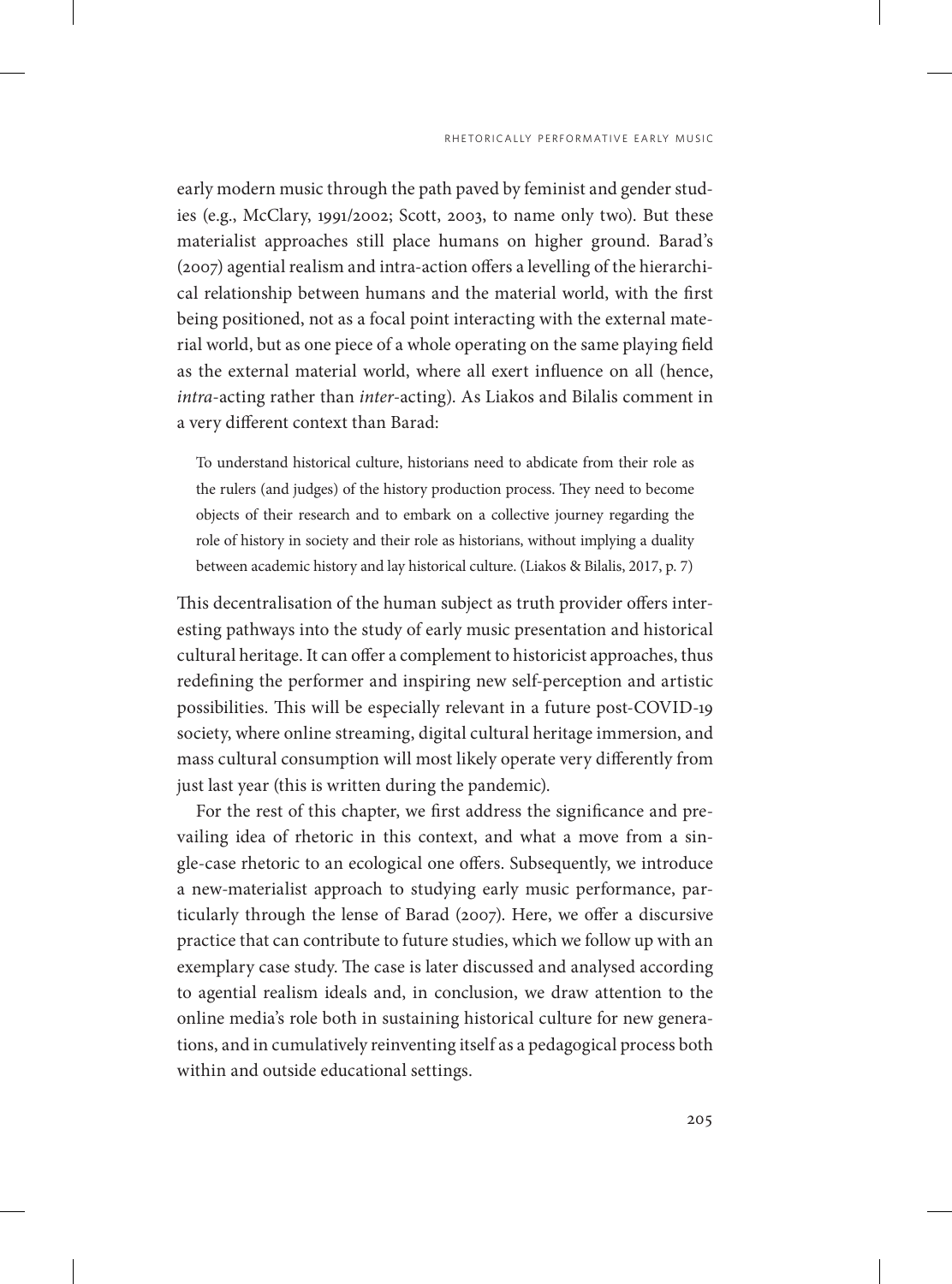# **Setting up a rhetorical ecology**

Pre-aesthetic, early modern cultural production was predominantly governed by rhetoric (Rueger, 2011). It was carefully and holistically designed to persuade the receiver using multiple areas of expertise, all working towards the same end – to create rapport (Eriksen, 2001; Rolfhamre, 2018a; Rueger, 2011). With social, and socialising effects in mind (Rolfhamre, 2018a, 2014), it sought to constitute itself within the realms of rhetorical ecologies (cf. Rivers & Weber, 2011) based on iterative formations (cf. Derrida, 1982), in which selected imagery, analogies and designs – or historical fragments in general – were meant to position the subject forcefully, maintaining its *image* and *brand* (to use modern terminology) or simply promoting a specific cause (Burke, 1994; Liakos & Bilalis, 2017).

Early music performance being rhetorically performative is, then, no novelty. This is why rhetoric and phenomenal reception together offer a particularly interesting analytical perspective in the sense of the online early music performance video as a mediator of early music – that is, an early music-ness, or what we perceive as a convincing early music performance. This perspective is especially important in terms of the historically informed performance (HIP), not only as a field of interest and artistic creativity, but also as a cultural heritage safekeeping-phenomenon. Moreover, the open online format offered by social media platforms, such as YouTube, enables the mediation of this cultural heritage from the initiated HIP "natives" to the uninitiated on a global scale. Indeed to the latter the non-refereed early music performance video, *as is,* may fully represent what constitutes early music, no matter who its creator was. Such multiplicities of early music signifiers offered by social media platforms, thus, iterably and cumulatively create the popular concept of cultural historicism often presented as "cultural heritage", which it performatively (in both a Derridean and Butlerian sense) helps maintain and develop further.

One obvious issue that arises from this chapter's use of rhetoric in new materialist analysis is the very different emphasis on the human subject, which begs the question of how they can combine well. The question, however, is perhaps not how a rhetoric can or should, in fact, be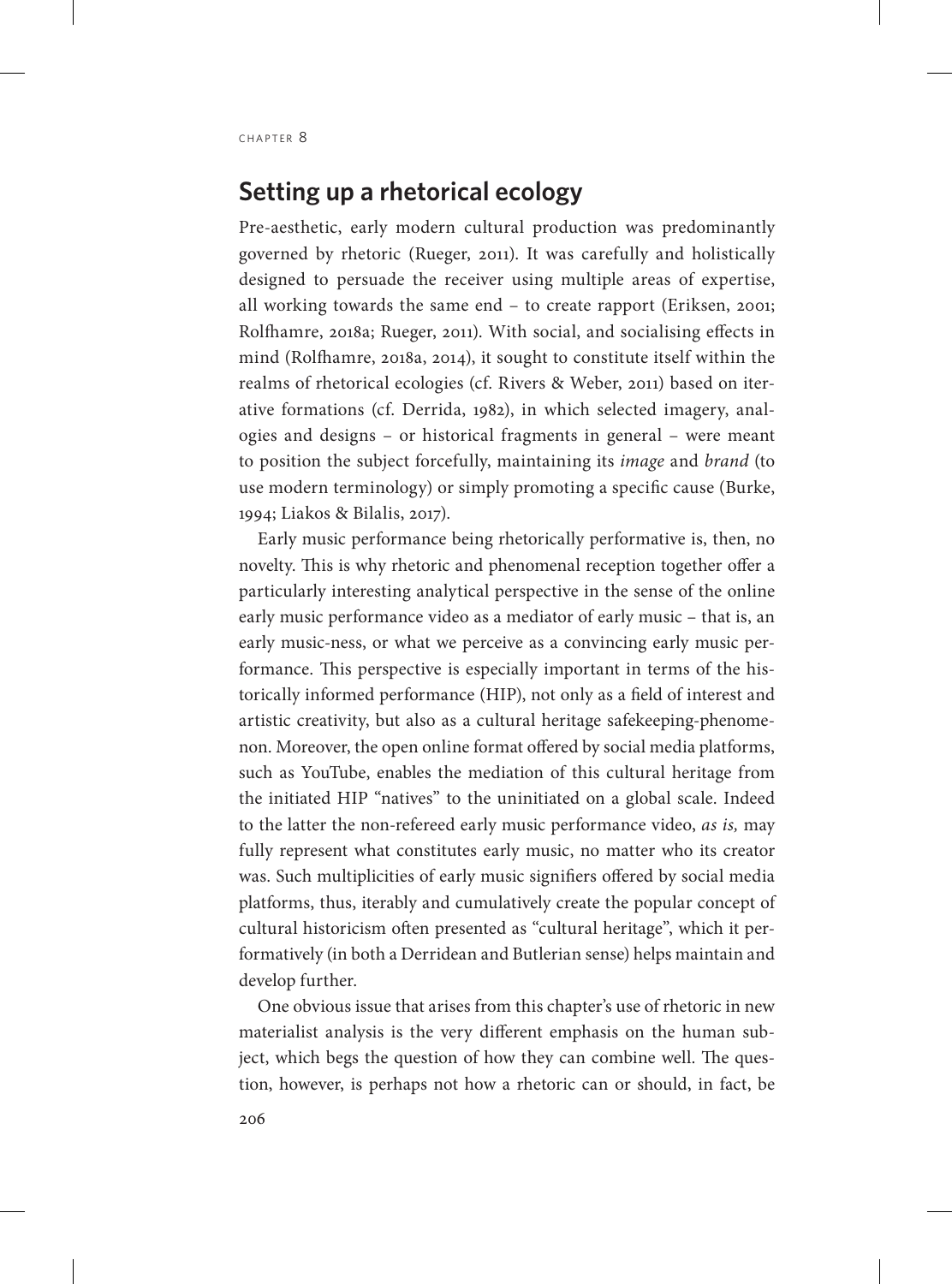fully anthropocentric, but how it fits within a more levelled hierarchical intra-action, which is less of a conundrum. It is merely something intra-acting with other things. Moreover, it may be argued that rhetoric – being about persuasion, or inducing someone to do, feel or believe something, for instance – can function both in conscious and unconscious, deliberate and undeliberate instances. Imagine a cathedral church organ, for instance, with all of its rhetorical devices (material, ornaments, size, tone-quality, amplitude, etc.) as a symbol of rank, wealth and power. Or, consider a microscope or spectral analysis machine, designed to show persuasively one, delimited aspect of reality. With a wink and a nod to both Barad and Derrida, once they leave their creator (being bought by someone else, somewhere else), these items still act out their significance iterably in relation to other designs without (perhaps) there being a known addressor or addressee. In Rivers and Weber's (2011) rhetorical ecology the possibility for such considerations appears. The rhetoric among materials may or may not have been construed by different individuals in different times, contexts and with varying intent (some may be for something while others against). Yet at the same time, the theory of argumentation, Perelman and Olbrechts-Tyteca inform us, has discursive technique as its object (1969, loc. 227). This is also where rhetoric may indeed meet new materialist theory.

Online media, particularly social media, are very much about discourse techniques and how to captivate the site visitor to keep them from leaving your website, or, even better, become loyal returning visitors. Rhetoric can, here, be placed within the individual text's persuasiveness, but it can also be located in relation to other sites. Particularly, it may build its strongest discourse by relating to what it is not (e.g., "This website seems much more well-designed and trustworthy than that home-made, basic HTML-coded mess of a reader experience"). Hence, a creation's rhetorical effect, or efficacy, exists in relation to other texts, which precede and succeed it, and creates new meaning as it moves through history and geography (following the principles of a Derridean (1982) iteration-type of performativity, cf. chapter 2 of this volume). This makes rhetorical intra-action, as Barad (2007) asserts, very much an ethical matter. Indeed, while drawing on the analogy of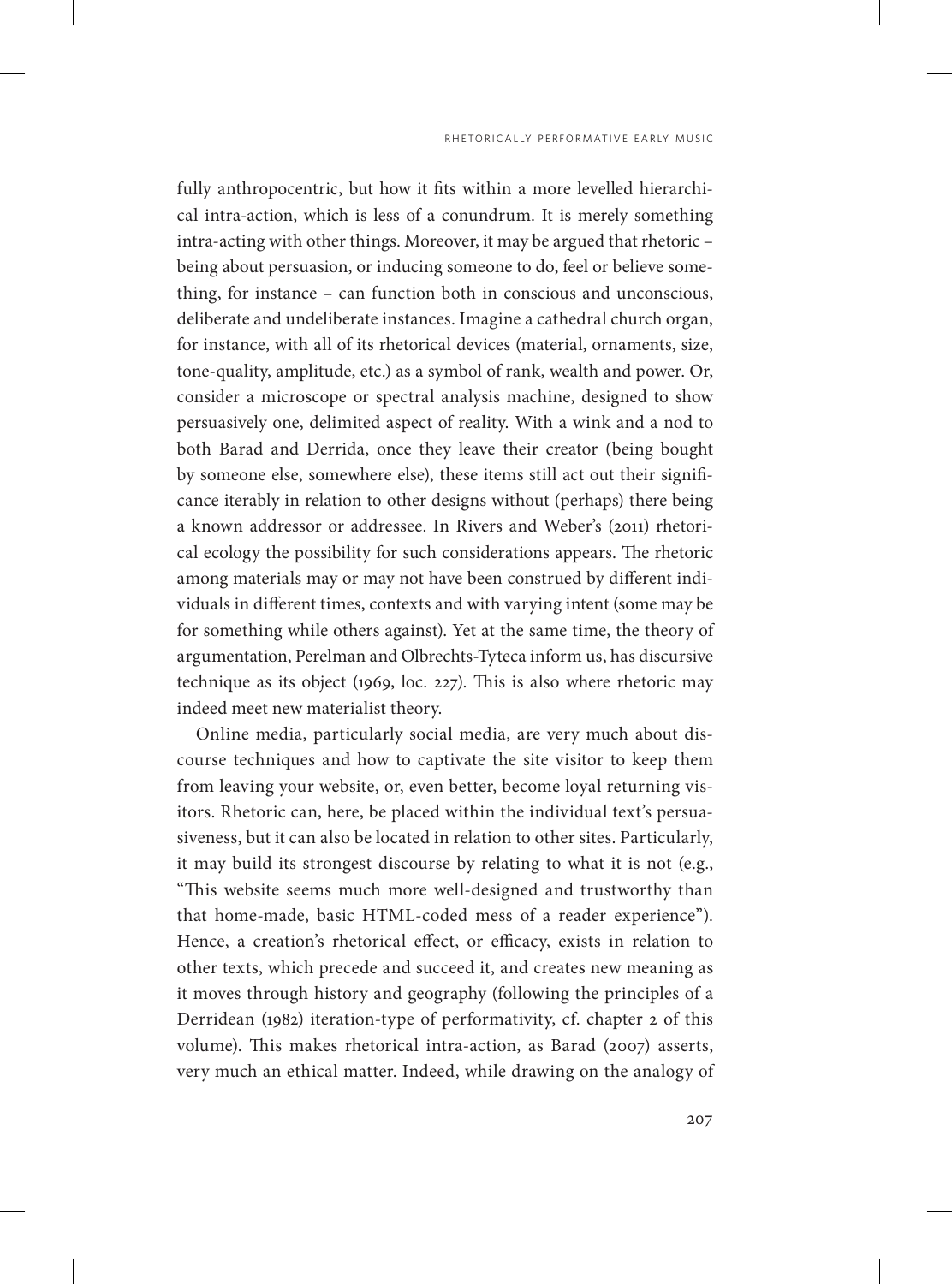the famous film series starting with *Jurassic Park* (Spielberg, 1993) to illustrate how detached, historical fragments are used to construct realities and arguments, Liakos and Bilalis point out:

… In Jurassic Park, the deadly confrontation of human and beast is associated with the park as a leisure activity and commercial venture. In contemporary historical culture, history wars and the marketing of activities related to history and the display of the past go hand in hand. (Liakos & Bilalis, 2017, pp. 6–7)

Take for instance how current lute performance practice uses a rhetoric of being historically correct based on unhistorical practices, and changes its artistic expression and execution according to the social formations it seeks to conform to – very much like rhetoric (Rolfhamre, 2018b). Nonetheless, if a lutenist's performance activity does not correspond to the expectations of the audience, they may lose their market and their ability to be professionally active. Hence, being a professional musician is also – whether we like it or not – a venture, if it should ever excel the status of personal leisure and pastime. In online media such as YouTube, we meet the rhetoric of the professional and the amateur, as well as the expert and the autodidact novice, and they are interchangeably exposed to us as we browse through the archives.

# **Agential realism as an approach to representations of rhetorically performative early music as YouTube content**

Picking up the notion of early music performance as a rhetorically performative phenomenon, it is worth discussing exactly what an agential realism approach to doing research on early music can achieve. "The primary value of agential realism," as Rosiek (2018, p. 638) asserts in a stimulating text on agency and ethics in arts based research, "is that it offers a way to acknowledge the way inquiries can reveal real things about the world, without treating these revelations as totalizing accounts of what is possible". In arguing the affordance of agential realism for arts based research in general, he stresses that it provides a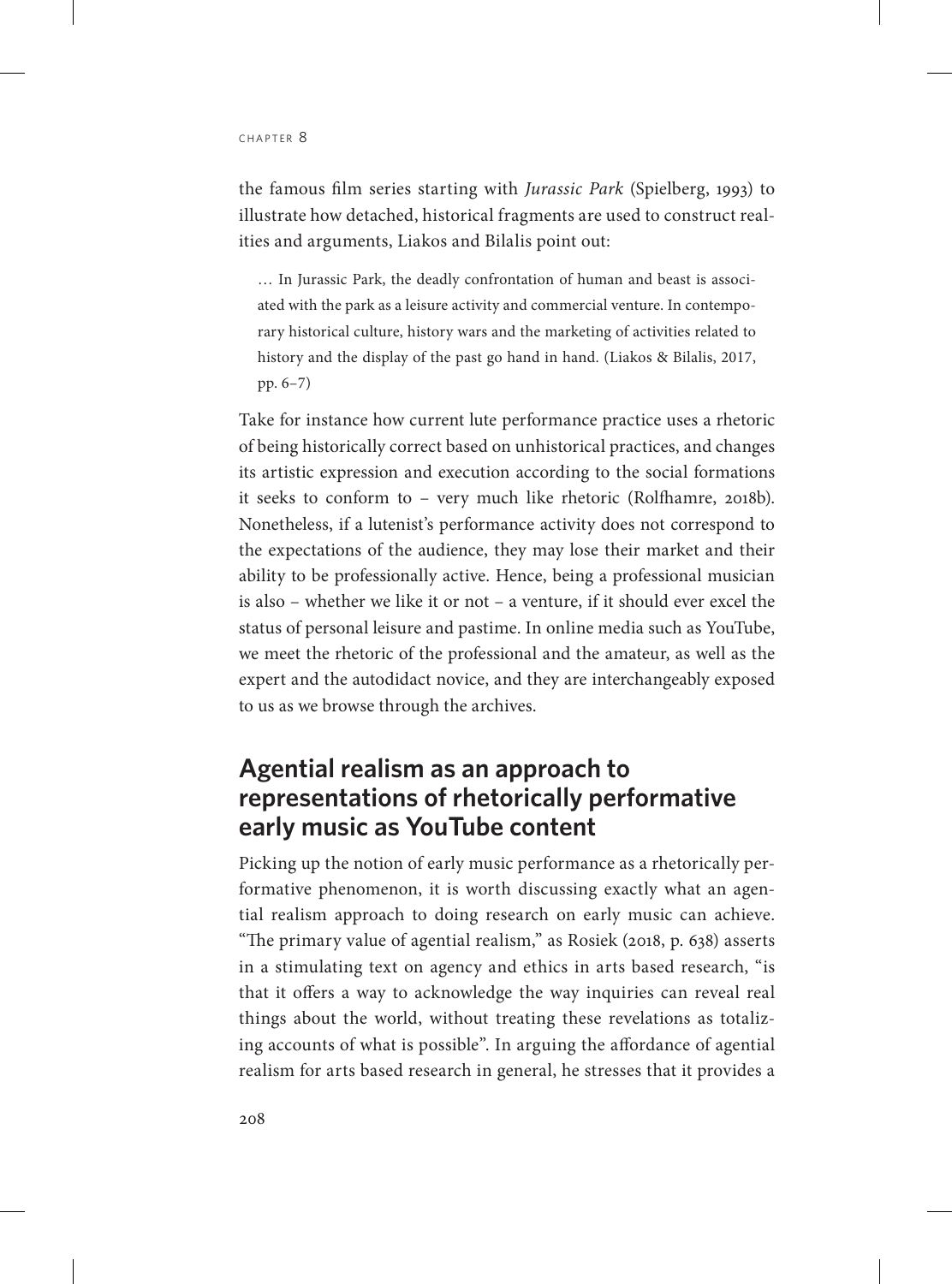more robust framework for discussions on ethics and agency, because art is ontologically generative. More precisely, research on artistic practice benefits from agential realism because it is "about generating new modes of being in the world" (p. 644). These modes of being are the subject of this text. Our case study investigates a specific intra-action in which early music as a phenomenon, digital media platforms, a rhetorical ecology and research meet.

Early music performance studies, with a long tradition of debating the relationship between authenticity and representation, seems therefore to benefit from an analytical perspective having as its point of departure how both research and practice are ontologically generative processes. Since we want to study its mediating, rhetorical function through online media, we are, to remain with Rosiek, not interested in treating these performances as "totalising accounts" of what is possible in early music.

Before presenting our case study, we need to consider how early music fits into the theoretical and methodological vocabulary intrinsic to Barad's agential realism. Adopting this approach means studying early music performance as a social material-discursive phenomenon, rather than treating disciplines such as historical musicology, systematic musicology and organology as separate entities. The modes of being mentioned above become the starting point of the inquiry. Agential realism necessitates the notion that identities are considered to be undecided prior to being measured. Intra-action is the moment in which the different possibilities of being are decided. In our case study, a series of becomings take place: our own researcher and musician selves (see next paragraph); the performers in the video; the sound qualities of their instruments; the works performed; the rhetorical devices employed by the musicians; YouTube as a mediator of rhetoric in general. All of these are considered to be agents within the early music phenomenon, and our specific intra-action (our case study) lets us investigate how these becomings happen.

For Barad (2007), ethics (the responsibility researchers have when designing their experiments), ontology (the existential belief that guides the inquiry), and epistemology (the characteristics of the knowledge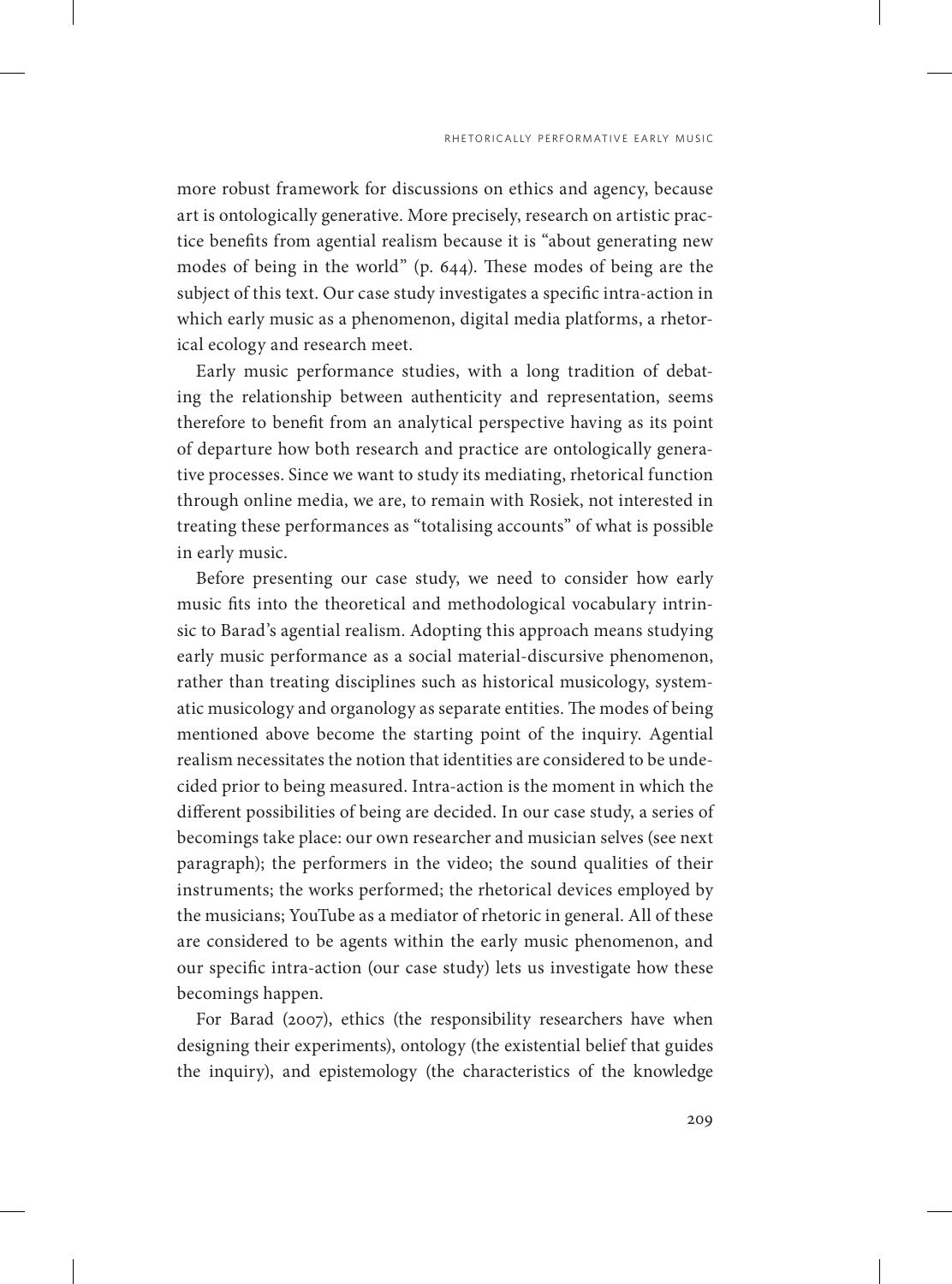produced by the inquiry) are not entirely separate entities. They are entangled units that influence each other, and thus she condenses them into the concept of ethico-onto-epistemology.

# **The case study**

When specifying what kind of case study we wanted to do, we found it very useful to discuss our approach through Postholm's (2010) differentiation of case studies, based on their utility value. Postholm's work belongs within a phenomenological approach to case studies. She distinguishes between case studies that simply present information in an area with little previous research (descriptive), case studies that afford a richer theorising of a given field (interpretive), and case studies that can clarify where previously there existed few conclusive studies (evaluative). In addition, Postholm, in reference to Stake's (1995) *The Art of Case Study Research*, specifies a distinction between case studies that seek to exemplify a given practice within one field (internal), and case studies that seek to illustrate a case across different fields (instrumental). As such, our case study is interpretive, because we seek to theorise how early modern rhetoric communicates in different performances, as presented on YouTube. Furthermore, the case study is distinctly instrumental, in as much as we work across different fields when combining perspectives from rhetoric, music performance and digital media.

The main idea behind the case study was to select representative YouTube videos containing early music performances of various kinds. From the perspective of the online video as mediator, conveyor and representation of a certain early music-ness, we sought to document early music and its intra-action with the medium, in order to understand how early music-ness manifests itself to us through online media, at a phenomenal level, and how it does so. When selecting the YouTube video cases for the study, we chose to prioritise a younger, emerging generation of performers of both sexes and of varying nationalities (e.g., Sweden, Spain, and France). They represent different settings and filming techniques, and an overview of the content and characteristics can be presented in a table: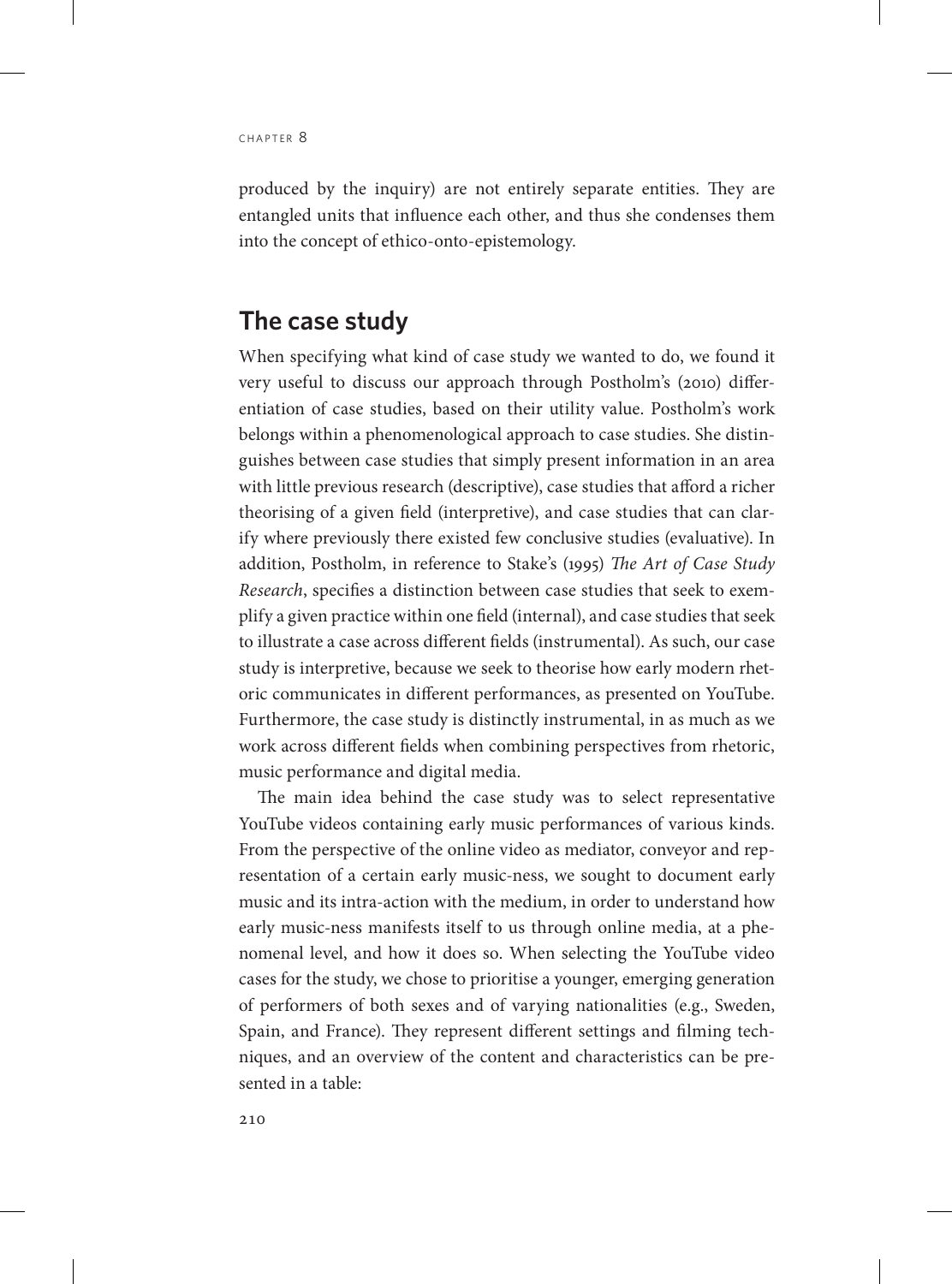| <b>Reference</b>             | <b>Work</b><br>performed              | Composer(s)                        | <b>Performers</b>                       | <b>General characteristics</b>                                                                                                                             |
|------------------------------|---------------------------------------|------------------------------------|-----------------------------------------|------------------------------------------------------------------------------------------------------------------------------------------------------------|
| Nordberg<br>(2020)           | A Fancy                               |                                    | John Dowland Jonas Nordberg             | Video with different cuts<br>of Nordberg performing<br>by himself.                                                                                         |
| Kvarnström<br>(2013)         | N/A                                   | N/A                                | Jonas Nordberg<br>Kenneth<br>Kvarnström | Continuous crosscutting<br>of solo guitar performance<br>and dance movements.                                                                              |
| Zapico (2014)                | Capona and<br>Ciaccona                | Giovanni<br>Girolamo<br>Kapsberger | Daniel & Pablo<br>Zapico                | Concert recording using<br>multiple cameras from<br>different angles.                                                                                      |
| Imbs (2019)                  | Corrente<br>Prima                     | Giovanni<br>Girolamo<br>Kapsberger | Albane Imbs                             | Informal "at home"<br>recording session.                                                                                                                   |
| Les Kapsber'girls<br>(2018)  | N/A                                   | N/A                                | Les Kapsber'girls<br>(ensemble)         | Two clips from a recording<br>studio.                                                                                                                      |
| La Cité de la<br>Voix (2018) | N/A                                   | N/A                                | Les Kapsber'girls                       | Music with a voiceover<br>featuring different cuts of<br>both performers as well as<br>their surroundings.                                                 |
| Palisander<br>(2015)         | Concerto II:<br>Allegro and<br>adagio | Johann<br>Christian<br>Schickhardt | Palisander                              | Concert recording using<br>one stationary camera.                                                                                                          |
|                              |                                       |                                    | (ensemble)                              |                                                                                                                                                            |
| Bernstein (2018)             | Tarantella                            | N/A                                | Palisander                              | Informal "at home"<br>recording presented<br>as a meme, with<br>the four recorder<br>players performing<br>choreographed dance<br>movements while playing. |

**Table 1.** Overview of the Videos Used for the Case Study

*See the reference section at the end for links to each video.*

The videos were watched simultaneously by both authors through a Zoom meeting, after which the authors had a brief discussion and exchange of notes taken during the videos. The table above reflects the order in which the videos were watched. Rolfhamre was responsible for selecting the videos, which had not previously been seen by Øvrebø. Øvrebø, on the other hand, was responsible for deciding on three keywords to frame the discussion, of which Rolfhamre had no prior knowledge. As such, both authors had familiar and unfamiliar elements presented to them during the session.

Øvrebø designated these keywords in Norwegian as *ledeord* (ca. guide words), taking inspiration from Knut Ove Eliassen's approach to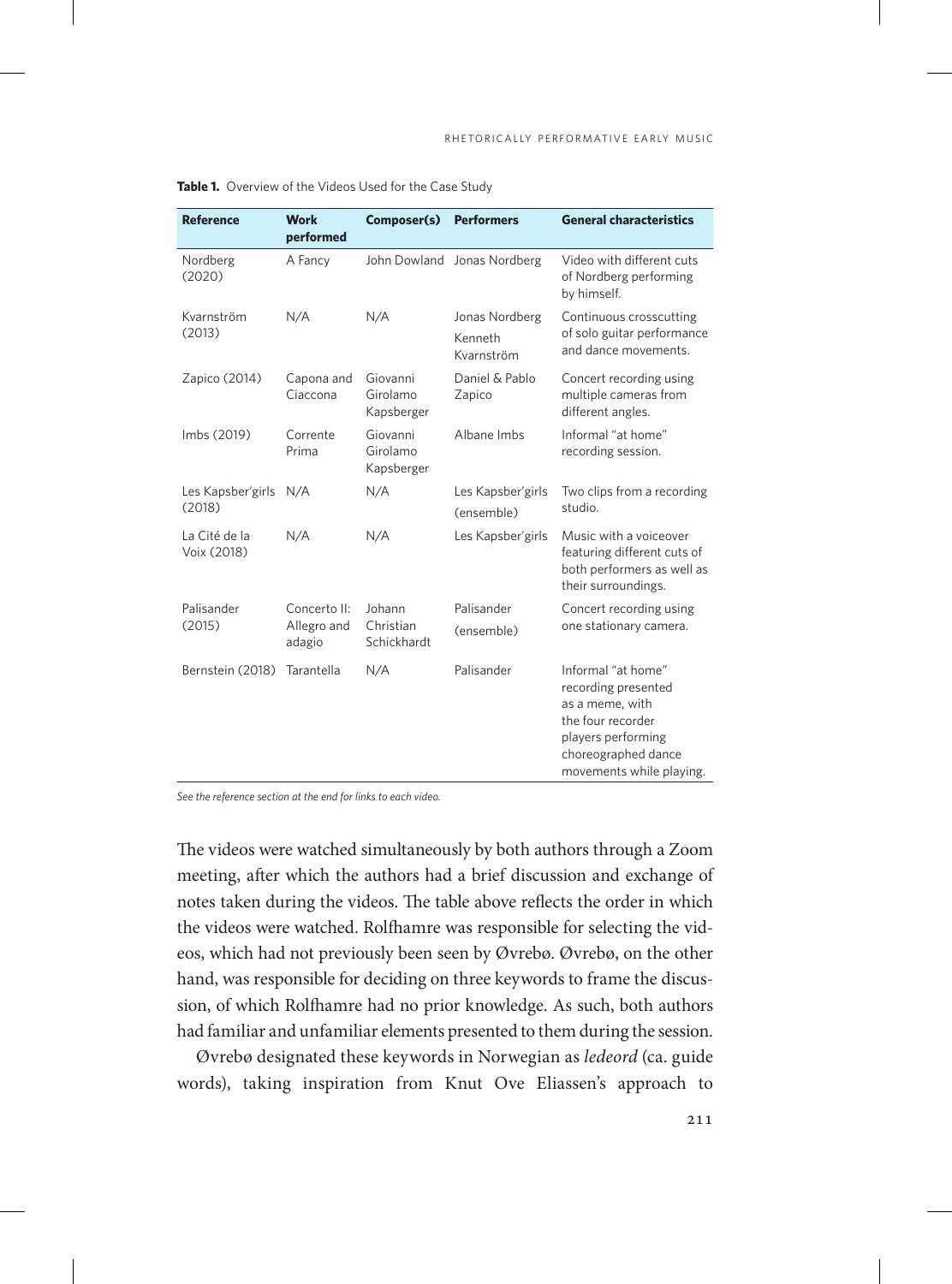extracting from the text itself a method for analysing literature, rather than relying upon any pre-existing models of theory and analysis (Eliassen & Stene-Johansen, 2007). As an example, the keyword "repetition" provides the starting point for analysing a passage from Jorge Luis Borge's *Pierre Menard, Autor del Quijote* [Pierre Menard, author of Quijote], a meta-fictional essay in which Borge invents an author called Pierre Menard who is attempting to re-write, word for word, Miguel de Cervantes classic novel *Don Quijote*. Borge's text is discussed in light of authors, other texts, and literary concepts that all relate in different ways to repetition, such as *ars combinatoria* (the idea that all prose is ultimately based on a limited number of possible combinations of letters), and Aragon's surrealist "method" of "seeing the familiar as if it was strange and the strange as if it was familiar" to name only a few examples (Eliassen & Stene-Johansen, 2007, pp. 274–275). In this way, "repetition" becomes not so much a keyword in the sense of my English translation, but a concept that guides the analysis both by establishing new relations and by *conducting* (in the electromagnetic sense that for instance metal conducts, and thus *leads*, electricity) (pp. 10–11).

The first keyword was inspired by the circumstances surrounding the COVID-19 pandemic that had to a great extent shaped social interaction in most part of society, forcing the use of digital solutions to meetings that would have otherwise taken place in person. As such, the first keyword was the "format" itself, and how watching YouTube videos is different from a concert setting. The intention was both to address the selection of clips made by Rolfhamre, and also to exchange thoughts and ideas around the whole format. The question itself might seem overwhelmingly "naive". The difference of experiencing a performance on YouTube versus live in concert is characterised by so many variables that a general comparison might seem utterly pointless.

The second guiding keyword pertained to the "content" itself, and addressed what we were noticing in the videos, in the music, in the performers, in the venues. This could be seen as an extension of the first keyword, since we now examine the relationship between what is performed and how our access to the performance shapes our experience of it.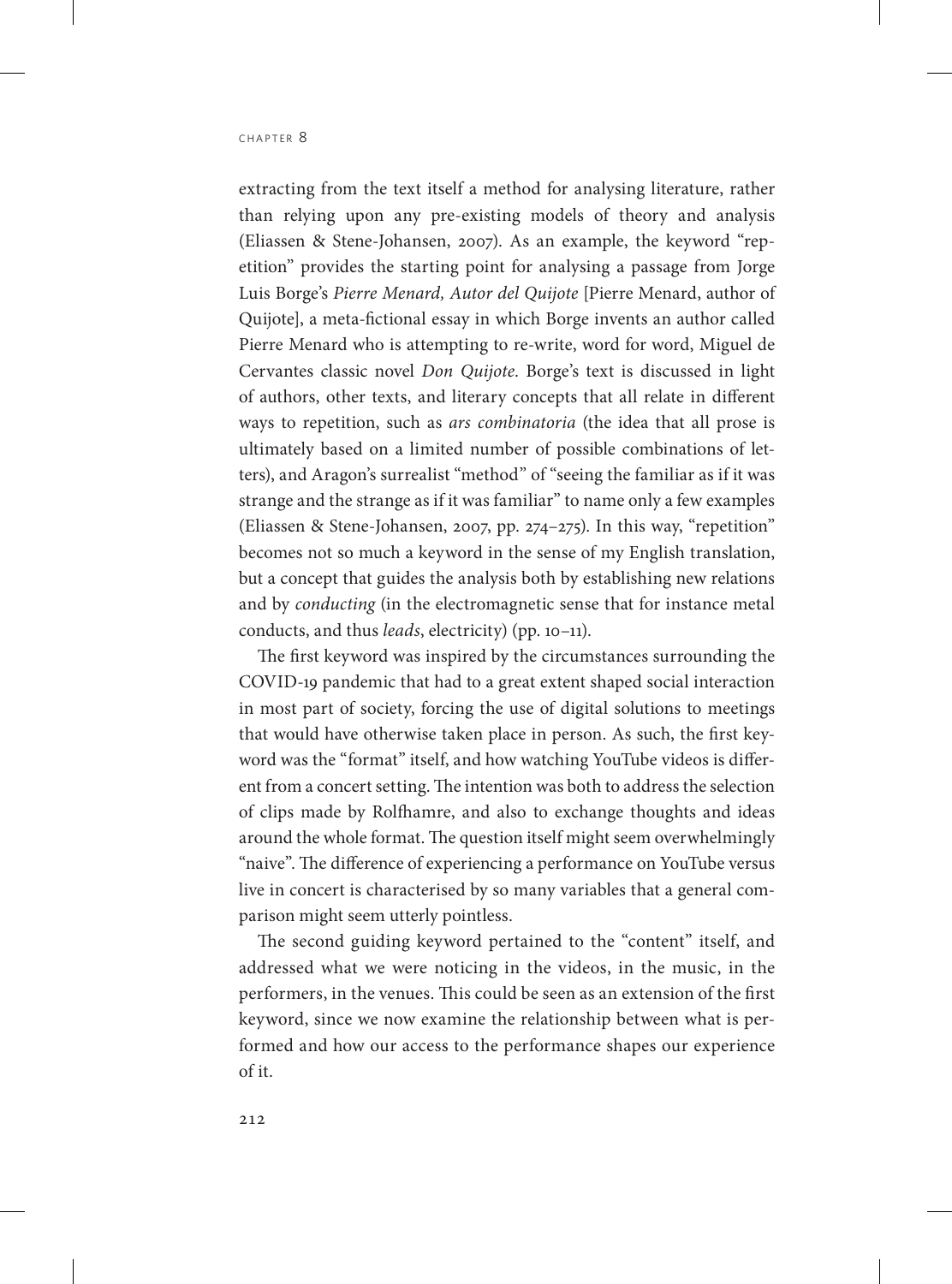The third keyword was in part inspired by the increased scholarly attention to "quality" in the arts, in particular as reflected in the Norwegian Arts Council's research project that sought to investigate how we perceive relationships among the arts (be it specific artefacts or artistic practices) and questions of quality. For us, this turned our attention to what we liked in the clips. Or, to be more specific, to borrow a phrase from Eric Clarke (2005, p. 92) related to subject-position in music listening, what materials in the clips "shape the general character of our response or engagement" towards interested, rather than indifferent or repelled. Through the first two keywords, we discussed both the content of the videos, as well as the format in which they were presented. The authors had different opinions on this, which can be attributed to their different backgrounds. It is not the intention here to make a case for how quality can be objectively measured or otherwise ascertained across performances of early modern music. Rather, we want to highlight how our discussion reflects any qualitative differences in the videos.

## **Findings: Three modes of rhetoric**

Through discussing the relationship between content and form – that is, early music performance and how it is represented through a selection of videos available on YouTube – the authors were able to distinguish three different modes of rhetoric. Before presenting the three modes, the analysis will be explained, focusing on the keywords mentioned in the previous section.

Regarding the first keyword "format", one topic that recurred in the authors' discussion after watching the videos, was how in some videos the camerawork itself shaped the viewer's perception to a considerably higher degree than in the others. The first clip for instance (Nordberg, 2020) features a wide array of angles and focus areas. Close up shots that show the performer's head from the chin upwards are contrasted with low angle cuts in which we see his fretting hand on the fretboard in focus, while his head is in the cut but out of focus. The effect is somewhat similar to that of a rack focus employed in cinematic storytelling, in which the focus shifts to an object already in view, in order to draw attention to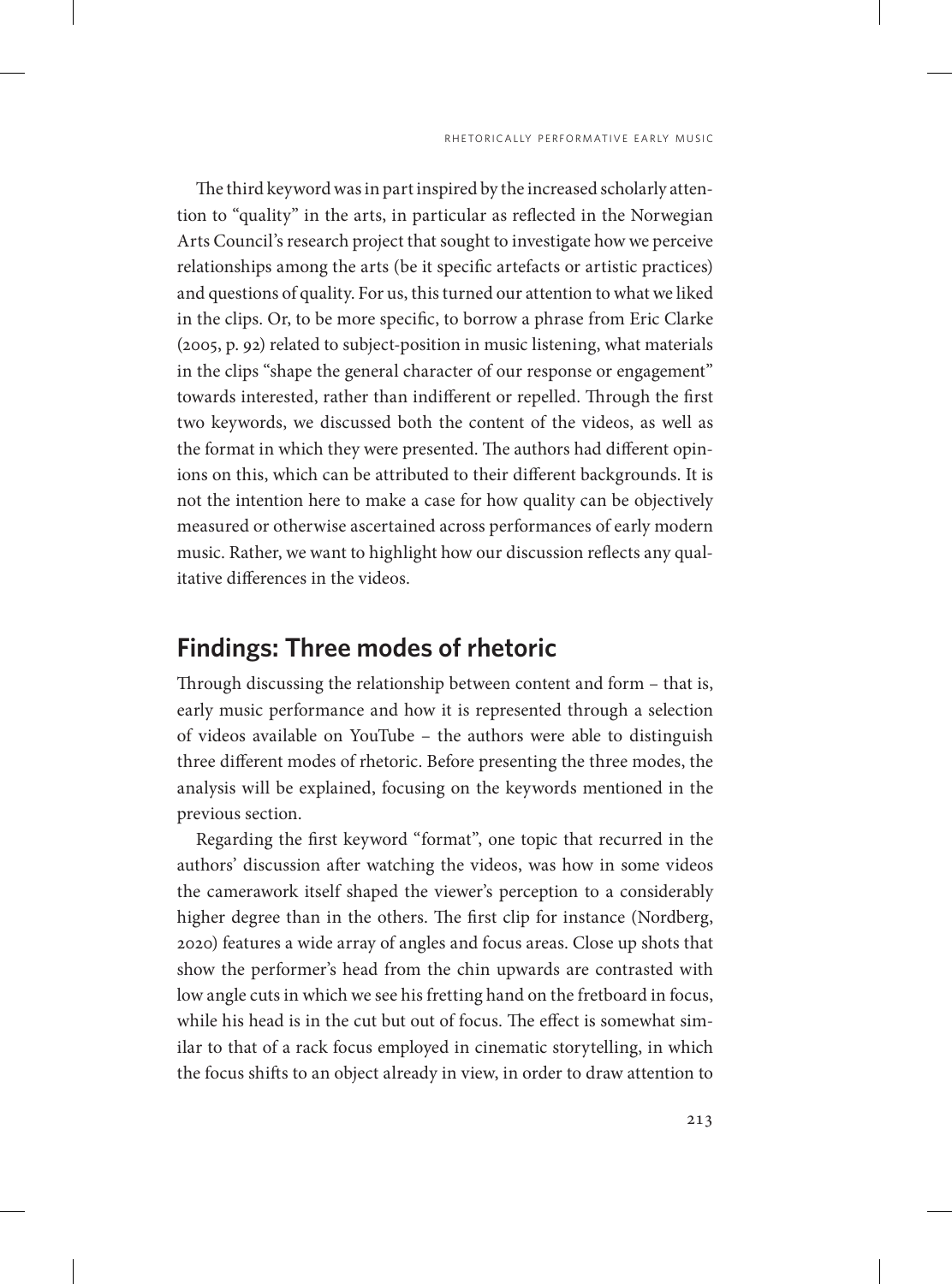something the viewer most likely would have missed. Øvrebø referred to this by comparing it with "popular music videos of the kind pioneered by MTV", because it directed one's attention to certain figures in the music that they would not have otherwise noticed. Rolfhamre addressed it more directly when he likened it to strategies of social media and suggested that it was about "keeping the viewer's attention" by telling "a supplementary visual narrative". The camera here, the material link between early modern music as performed by Jonas Nordberg, becomes in this video not so much a passive mediator, but a communication tool, an instrument on par with what Jonas is holding in his hands. It focuses the viewer's attention and thereby enforces more detailed listening that arguably benefits the music. The authors agreed that this was not the case in all the videos. In comparison, the live performance recording of the Schickhardt concerto (Palisander, 2015) had no particular focus as the camera was mounted, but also no opportunity for the viewer to move their focus around since the camera was placed quite far from the stage.

This matter of using the camera as an extended tool for letting visual communication enhance the overarching artistic communication brings the analysis to another point. On YouTube in general, and perhaps for music and arts in particular, users need to balance between two axes: videos as entertainment and videos as more "serious" artistic communication. The videos used in this case study can surely be said to demonstrate the whole range of this spectrum. The previously mentioned Schickhardt concerto (Palisander, 2015) has decidedly less value as entertainment and more ethos as a documentation of a live concert. No attempt is made to communicate the music other than to viewers who are perhaps already interested in either the ensemble or the composer. The same can also be said for the Zapico brothers (Zapico, 2014). On the other end of the spectrum, we have Nordberg's Dowland clip (2020). The visual narrative tells a story on a par with the musical narrative and enhances communication. The viewer is brought closer to the instrument and the performer, in a way that favours the performance itself above what is being performed.

Extending the discussion of how the camera is or is not used, it is worth remaining with Palisander (2015) simply because of how the static camera fixes the viewers' attention as if they were ordinary concert members,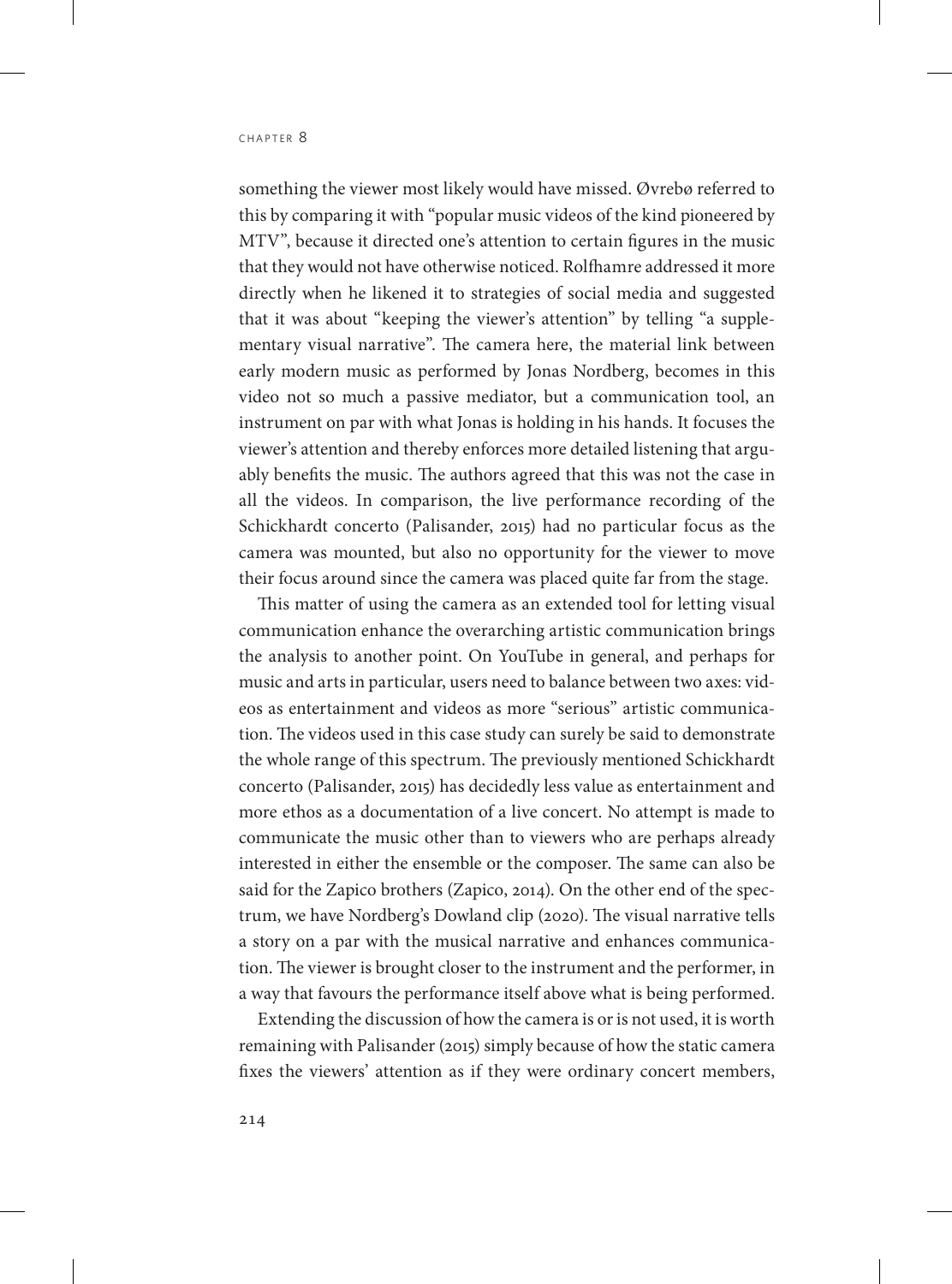rather than individuals sitting at home and watching a screen. Indeed, this very pretense seems to engender some deeper distinction between some of the videos. In Palisander (2015) the performers are positioned on stage and resort to a kind of communication based on letting the musical composition – the two movements from Johann Christian Schickhardt's *Concerto II* – communicate on its own. Its formal elements are placed firmly in the foreground, with the ensemble assuming the role of passive mediator. This is not to de-valuate the effort that the musicians in the ensemble have made. We are here merely less interested in each individual performance in and of themselves in favour of the dynamic relationship between YouTube as a media platform and early modern music as a practice of rhetoric.

In discussing the second keyword "content" further, the authors agreed that the dual axis mentioned above can be extended into three modes of rhetorical communication. The Schickhardt video already mentioned (Palisander, 2015), as well as the Zapico brothers (Zapico, 2014), *Vous avez dit Brunettes?* with Les Kapsber'girls (2018), and Imbs' (2019) solo performance typify the first mode: rhetoric based on documentation, either of a live recording or of a recording session. With a mounted camera placed either at a distance or up close, the videos serve as a documentation of an artwork and its performance that took place somewhere else. In the second mode of rhetoric the video becomes the work of art itself. In Nordberg's (2020) case, as discussed above, the video with its elaborate camerawork becomes the artistic artifact rather than a medium of presenting. The second video featuring the ensemble Les Kapsber'girls (*La cité de la voix*, 2018) also belongs in this mode. It features extensive and sometimes rapid crosscutting between a wide array of different shots. In particular, the series of head shots of the two singers performing facial gestures that imitate the lyrical content of the music is an example of the same type of camerawork found in Nordberg (2020), which sets it quite apart from experiencing a live performance. The third mode of rhetoric is based on humour, in which the communicative act is not so much premised on the music or the performance but lets the work of art serve as entertainment with a humorous purpose extrinsic to the music. The final Palisander video (Bernstein, 2018) is an example of this, as well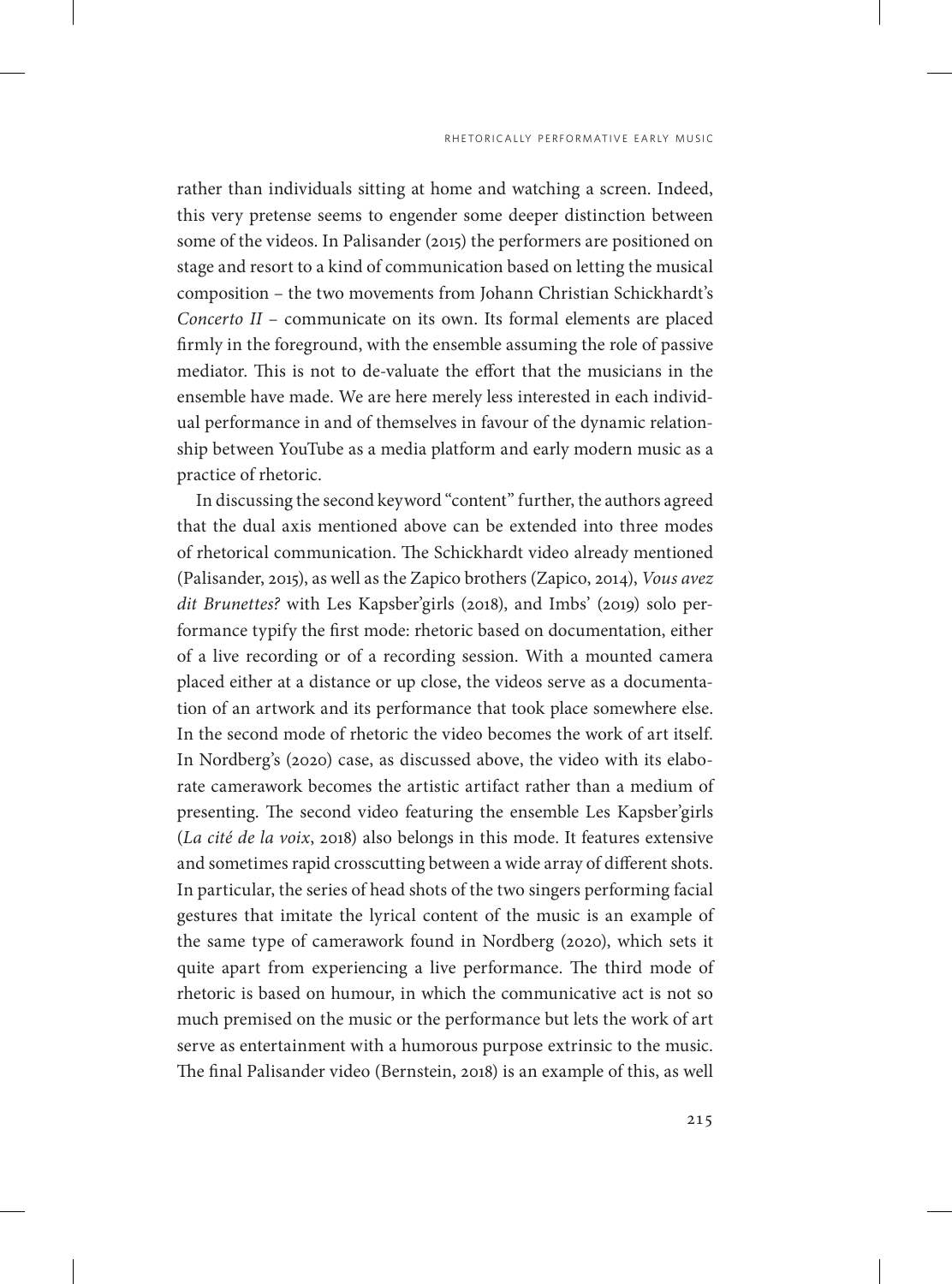as the video with Jonas Nordberg together with Kenneth Kvarnström (2013). In the Palisander video, the music displays a high degree of virtuosity, including choreographed movements reminiscent of a military tattoo performance. The video itself has a headline indicating its use as an online meme: "When it's 1594 and you're out with your squad." The humorous anachronism in using Renaissance recorder music in reference to contemporary nightlife culture is quite far removed from any original rhetorical devices in the music.

One way for the authors to approach the third keyword "quality" was to look at whether the video format guided their attention towards general characteristics of the compositions themselves or to specific details in the performances. In the Schickhardt concerto (Palisander, 2015), more attention was given to the harmonic structure and melodic lines, rather than how the structure and melody was executed by the performers. A figure executed on the recorder was perceived primarily as a figure intrinsic to the narrative development of the composition, with nuances related to phrasing, tone and technique retreating into the background. On the other side of this perceptual shift were the videos of the ensemble Les Kapsber'girls, in which the focus was directed to the qualities of the performers: variations in timbre, vocal pronunciation, and emphasis on certain syllables – all results of artistic decisions made by the performers rather than the composers. In the case of the video titled *La Cité de la Voix*, this element was also supported by the camerawork, as mentioned in the previous paragraph.

# **Concluding discussion**

In the previous analytical section, the authors identified three modes of rhetoric based on their readings and discussions of the relationship between content and form. In other words, YouTube as a medium affords three different modes through which early music performance is represented.

YouTube and similar media platforms present a low-threshold opportunity to publish your music however you choose without being restricted to the physical space of a concert venue. You can publish singlecamera-on-tripod documentation, directed multicamera productions,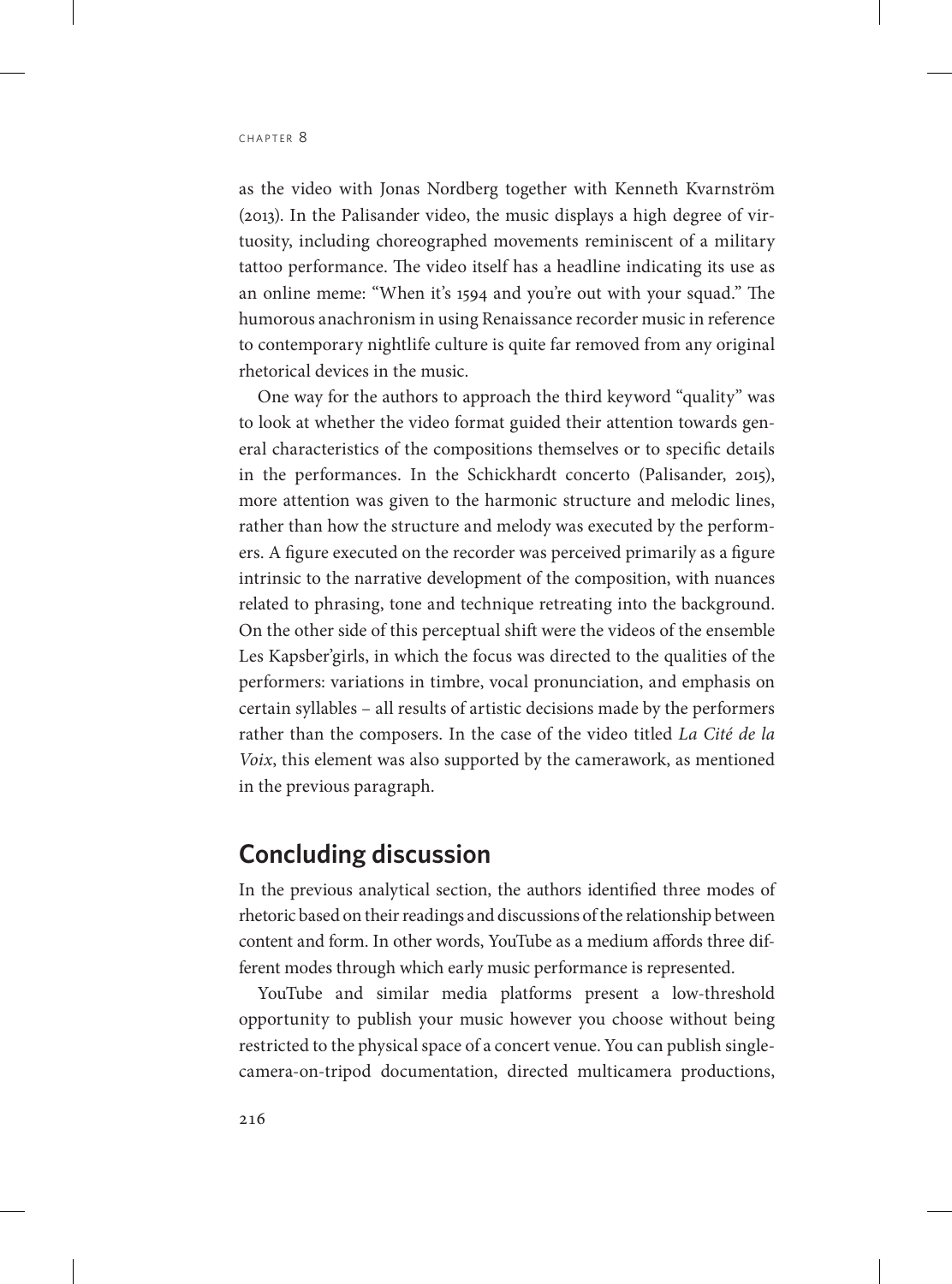animations, 360-videos, VR videos or simply a blank screen. Moreover, you can choose to highlight or downsize the effect of the visual and aural exoticness of, for example, old instruments. It will all depend on how you stage your performance. Indubitably, what you choose to do will have an impact on the setting in which it is being perceived.

From a formalised educational perspective, for example, many teachers turn to videos to teach history because of their emotional accounts and personification of historical events, which may seem more engaging and relatable than textbooks and Powerpoint presentations. Moreover, as many students are more accustomed to and comfortable with learning about the past through film, rather than written publications (Metzger, 2007, pp. 67, 73), it may be a readily chosen pedagogic strategy in many circumstances. But, as Metzger points out, it takes effort from the participants to avoid passive consumption (p. 73). This is an even more important matter to consider in informal and/or incidental circumstances, in which there is no moderated pedagogical strategy present. An example is when people browse YouTube to learn something new or to be entertained in both expected and unexpected ways.

As the above study indicates, our reactions to the selected early modern performance videos support how cognition and encounter blend effectively with the music performance to create not only some sort of meaning but also a sensation, and a call for action inviting the viewer to engage with the material and become affected differently. Furthermore, the authors were able to identify some meaningful ways in which we could perceive of the viewings as intra-actions, and how this shaped the viewer's "modes of being". Our attention shifted between qualities of the compositions versus the performance, depending on how the setup and camerawork focused our gaze. Indeed, this very matter of our gaze and how it is (or is not) directed through the different videos became a recurring topic of our reactions, as documented in our discussion. It was difficult to address questions of content and quality in the clips without taking the format and its techniques of focusing viewer attention into consideration.

Subsequently, the study supports the idea of medial early music performances being more readily included in educational ethical discourse.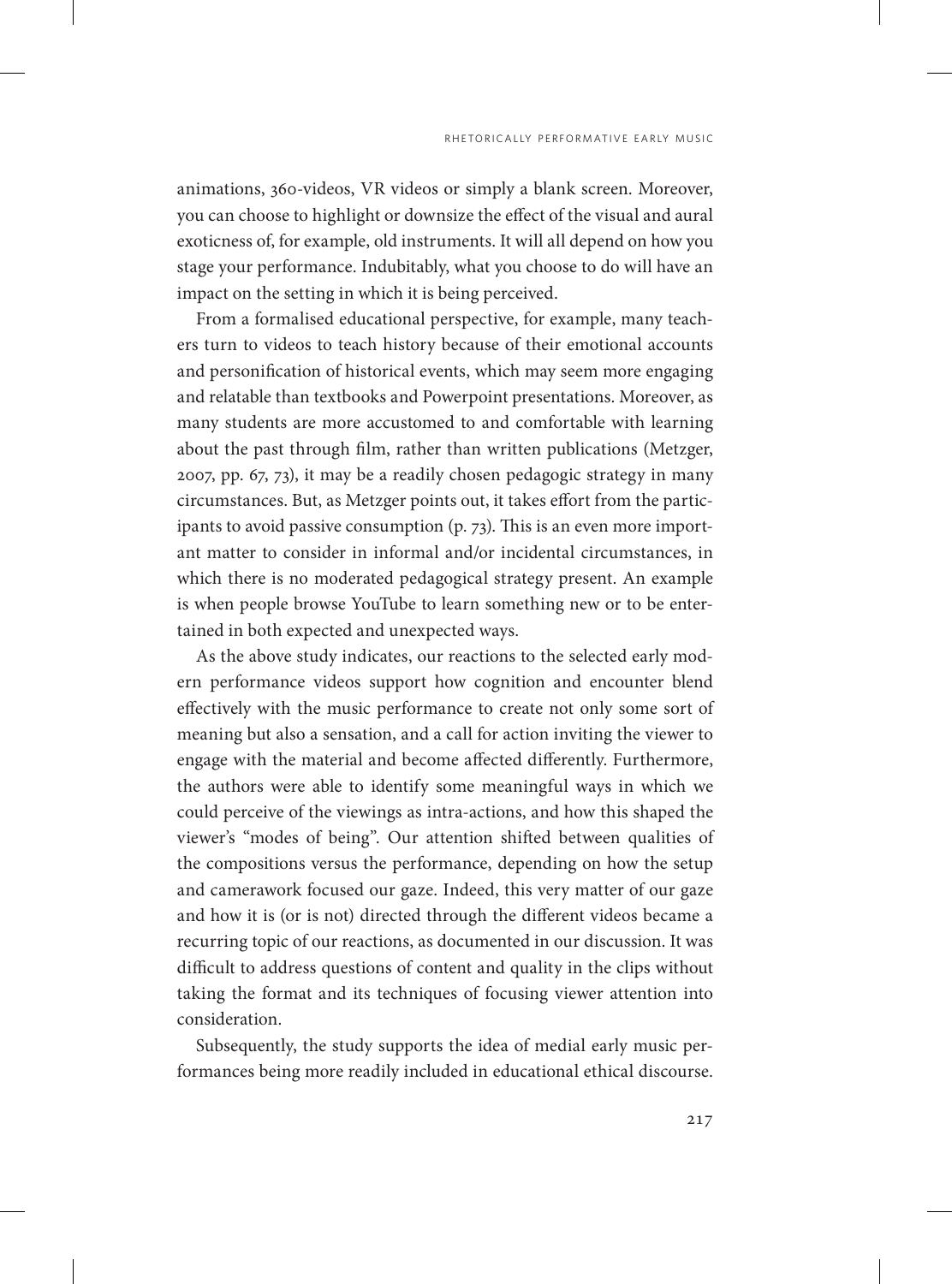In this way we would not only designate the perceived performance as a cultural event or artefact, but include it in the community, and certain knowledge processes where we focus more on what becomes than what was. This would also point out the importance of including visual media strategies as an integral part of the musician's or content creator's performance intention, rather than merely considering it to be a practical way to "get the music out there". From this perspective then, music performance videos as decentralised artefacts may be more apt to create a critical historical discussion, than merely exemplifying a superior curricular narrative.

What this case study also shows is that, even though music performances are often addressed from the perspective of aesthetics, early music performance has inherited and still maintains much of its past rhetorical, multi-faceted persuasive function (Burke, 1994; Eriksen, 2001; Rolfhamre, 2018a; Rueger, 2011). From a materialist perspective, like the one presented here, we see that not only is the music performance itself, the sound, important to how we conceive early music, but so also is the performance setting, the musical instruments, the embodiment of the performer and the artistic direction. The materialistic aspects of the practice share an equally strong responsibility for the becomings of the essence and credibility of a historical re-enactment, as the music being performed. In addition, the topic of marginalisation must also be raised. Historical instruments and costumes, film cameras and sound recording equipment, etc., are often quite expensive, never mind the accumulated knowledge needed to utilise them according to a certain norm. Doing early music performance, at least from this perspective, is a privilege for those with the financial means and access. Our European early music heritage is often, in our experience as active musicians, focused on court, ecclesial and bourgeois culture which does not necessarily represent mainstream society. It is therefore worth questioning what we are preserving and for whom are we preserving it, and if it therefore is simply a matter of preserving the practices of past privileged social groups to be enjoyed by current privileged communities. This is why online representation of these sorts of music performances are so interesting, because, as long as you have access to a computer with an internet connection, you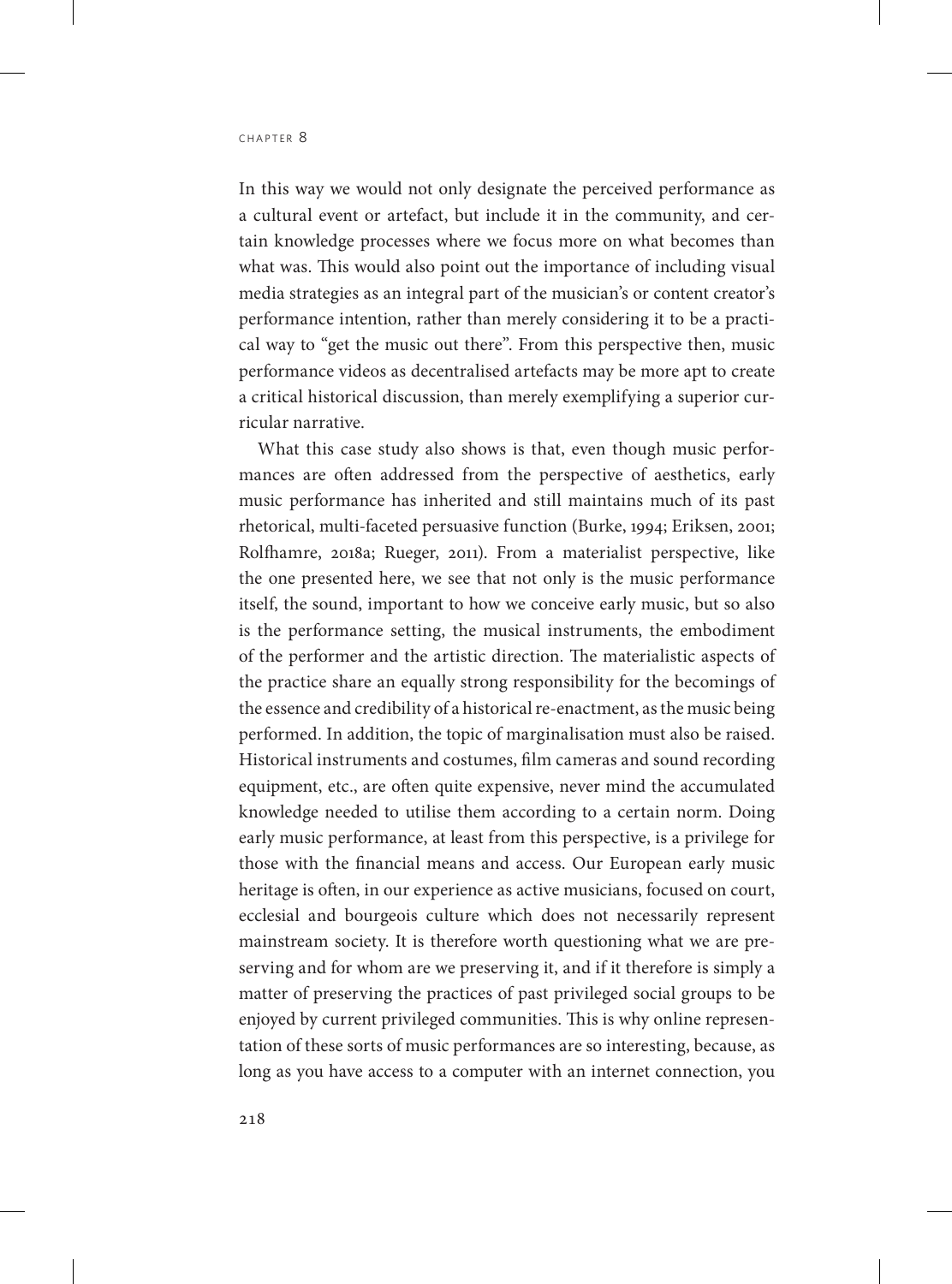can participate in this cultural heritage formation as intra-acting agents, experiencing and forming the public cultural conception of early music to be inherited by future generations. This shifts the power structure of defining what our cultural heritage is, not according to the experts alone, but also according to the common person. Early music performance videos receive their impulse from their creators, but in the realm of cultural heritage, they also live a life of their own, shaping our understanding of who we were, have become, and what future becomings we can imagine.

# **References**

- Barad, K. (2007). *Meeting the universe halfway: Quantum physics and the entanglement of matter and meaning.* Duke University Press.
- Bernstein, R. (2018, November 15). *When it's 1594 and you're out with your squad! Palisander recorder group on classic FM* [video].<https://youtu.be/j1ed9gqXp3E>
- Burke, P. (1994). *The fabrication of Louis XIV.* Yale University Press.
- Butler, J. (1990/2006). *Gender trouble.* Routledge Classics. Routledge.
- Cayari, C. (2018). Connecting music education and virtual performance practices from YouTube. *Music Education Research, 20*(3), 360–376. [https://doi.org/10.1080/](https://doi.org/10.1080/14613808.2017.1383374) [14613808.2017.1383374](https://doi.org/10.1080/14613808.2017.1383374)
- Clarke, E. F. (2005). *Ways of listening: An ecological approach to the perception of musical meaning*. Oxford University Press.
- Derrida, J. (1982). *Margins of philosophy* (A. Bass, Trans.). The University of Chicago Press.
- DeWitt, D., Alias, N., Siraj, S., Yaakub, M. Y., Ayob, J. & Ishak, R. (2013). The potential of YouTube for teaching and learning in the performing arts. *Procedia – Social and Behavioral Sciences, 103*, 1118–1126. [https://doi.org/10.1016/j.](https://doi.org/10.1016/j.sbspro.2013.10.439) [sbspro.2013.10.439](https://doi.org/10.1016/j.sbspro.2013.10.439)
- Dubovi, I. & Tabak, I. (2020). An empirical analysis of knowledge co-construction in YouTube comments. *Computers & Education, 156.* [https://doi.org/10.1016/j.](https://doi.org/10.1016/j.compedu.2020.103939) [compedu.2020.103939](https://doi.org/10.1016/j.compedu.2020.103939)
- Eliassen, K. O. & Stene-Johansen, K. (2007). *Ledeord*. Cappelen Akademisk.
- Eriksen, R. (2001). *The building in the text: Alberti to Shakespeare and Milton.* Pennsylvania State University Press.
- Imbs, A. (2019). *Hiéronymus Kapsberger corrente prima* [video]. [https://youtu.be/](https://youtu.be/aBxMFE5Sg3g) [aBxMFE5Sg3g](https://youtu.be/aBxMFE5Sg3g)
- Jones, T. & Cuthrell, K. (2011). YouTube: Educational potentials and pitfalls. *Computers In the Schools, 28*, 75–85.<https://doi.org/10.1080/07380569>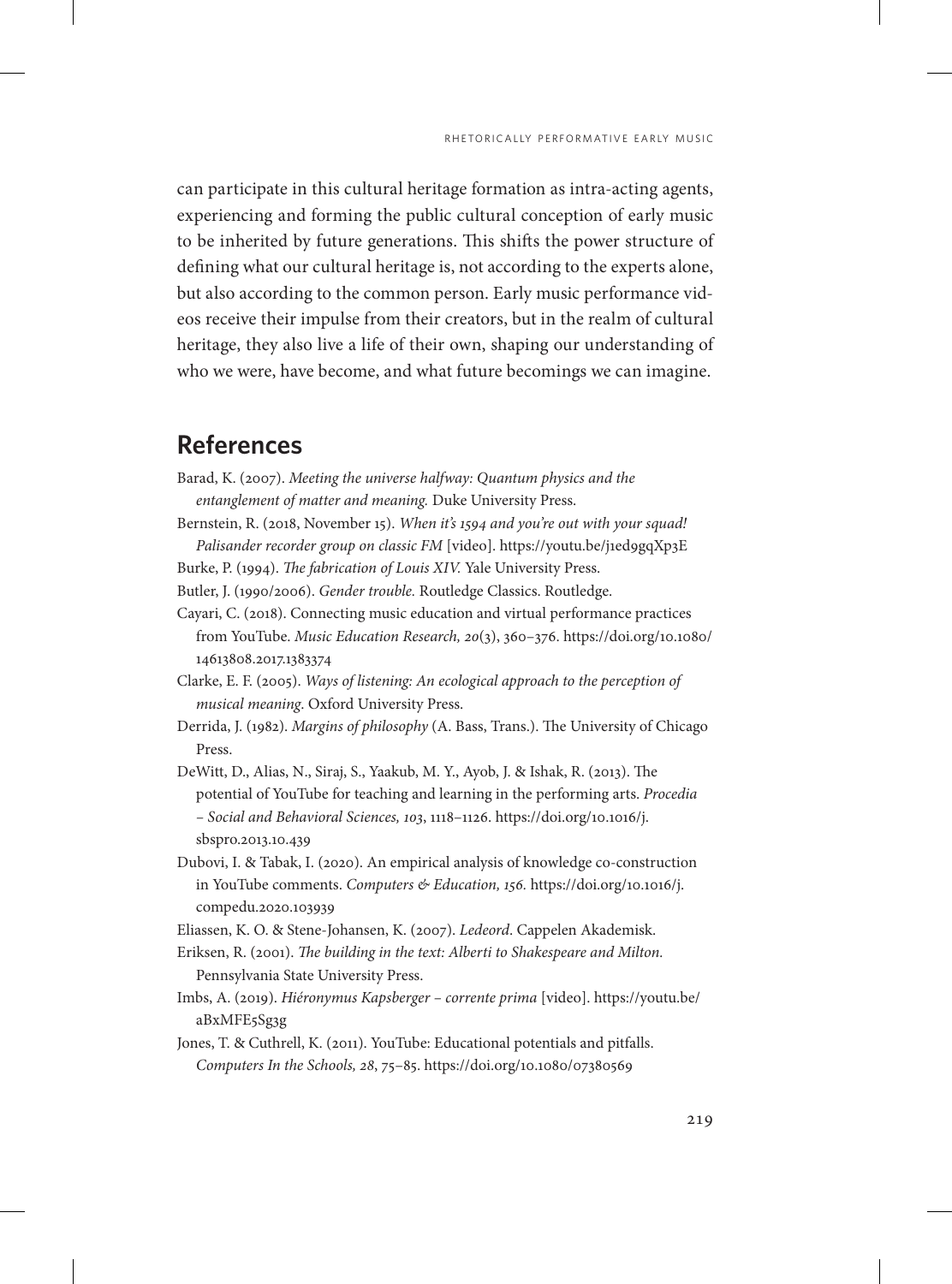Kvarnstrom, K. (2013, April 14). *Sofa(r) trailer* [video]. <https://youtu.be/GSX9XIeOgFo>

- La Cité de la Voix. (2018, September 12). *Les Kapsber'girls | La cité de la voix* [video]. <https://youtu.be/9QpYX-StnyY>
- Lange, P. (2019). Informal learning on YouTube. In R. Hobbs & P. Mihailidis (Eds.), *The international encyclopedia of media literacy* (pp. 1–11). John Wiley & Sons. <https://doi.org/10.1002/9781118978238.ieml0090>
- Lee, C. S., Osop, H., Goh, D. H.-L. & Kelni, G. (2017). *Online Information Review, 41*(5), 611–625.<https://doi.org/10.1108/OIR-09-2016-0274>
- Les Kapsber'girls. (2018, 15 March). *Les Kapsber'girls: Vous avez dit brunettes?* [*Did you say brunettes?*] [video].<https://youtu.be/-ey5tbMr5ec>
- Liakos, A. & Bilalis, M. (2017). The Jurassic park of historical culture. In M. Carretero, S. Berger & M. Grever (Eds.), *Palgrave handbook of research in historical culture and education* (pp. 207–224). Macmillan. [https://www.academia.](https://www.academia.edu/41464434/THE_JURASSIC_PARK_OF_HISTORICAL_CULTURE) [edu/41464434/THE\\_JURASSIC\\_PARK\\_OF\\_HISTORICAL\\_CULTURE](https://www.academia.edu/41464434/THE_JURASSIC_PARK_OF_HISTORICAL_CULTURE)
- Marone, V. & Rodriguez, R. C. (2019). "What's so awesome with YouTube?": Learning music with social media celebrities. *Online Journal of Communication and Media Technologies, 9*(4). <https://doi.org/10.29333/ojcmt/5955>
- McClary, S. (1991/2002). *Feminine endings* (*with a new introduction*)*.* University of Minnesota Press.
- Metzger, S. A. (2007). Pedagogy and the historical feature film: Toward historical literacy. *Film & History: An Interdisciplinary Journal of Film and Television Studies, 37*(2), 67–75.<https://muse.jhu.edu/article/223506>
- Nordberg, J. (2020, March 27). *Jonas Nordberg (lute): John Dowland a fancy (P5)* [video].<https://youtu.be/zUQy7S6XiPE>
- Palisander. (2015, August 31). *Concerto II for four recorders in D minor: Allegro & adagio – Johann Christian Schickhardt* [video]. <https://youtu.be/0uZ-P-O6EDU>
- Perelman, C. & Olbrechts-Tyteca, L. (1969). *The new rhetoric: A treatise on argumentation*. University of Notre Dame Press.<https://www.amazon.com>
- Pires, F., Masanet, M.-J. & Scolari, C. (2019). What are teens doing with YouTube? Practices, uses and metaphores of the most popular audiovisual platform. *Information, Communication & Society*. [https://doi.org/10.10.80/136911](https://doi.org/10.10.80/1369118X.2019.1672766) [8X.2019.1672766](https://doi.org/10.10.80/1369118X.2019.1672766)
- Postholm, M. B. (2010). *Kvalitativ metode: En innføring med fokus på fenomenologi, etnografi og kasusstudier* (2nd ed.). Universitetsforlaget.
- Rivers, N. A. & Weber, R. P. (2011). Ecological, pedagogical, public rhetoric. *College Composition and Communication, 3*(2), 187–218. [https://www.jstor.org/](https://www.jstor.org/stable/23131582?seq=1#metadata_info_tab_contents) [stable/23131582?seq=1#metadata\\_info\\_tab\\_contents](https://www.jstor.org/stable/23131582?seq=1#metadata_info_tab_contents)
- Rolfhamre, R. (2018a). "Caprice de chaconne" (1671): Symmetry and proportions in Francesco Corbetta's work for Baroque guitar. *Early Modern Culture Online, 4*(1). <https://boap.uib.no/index.php/emco/article/view/1513>